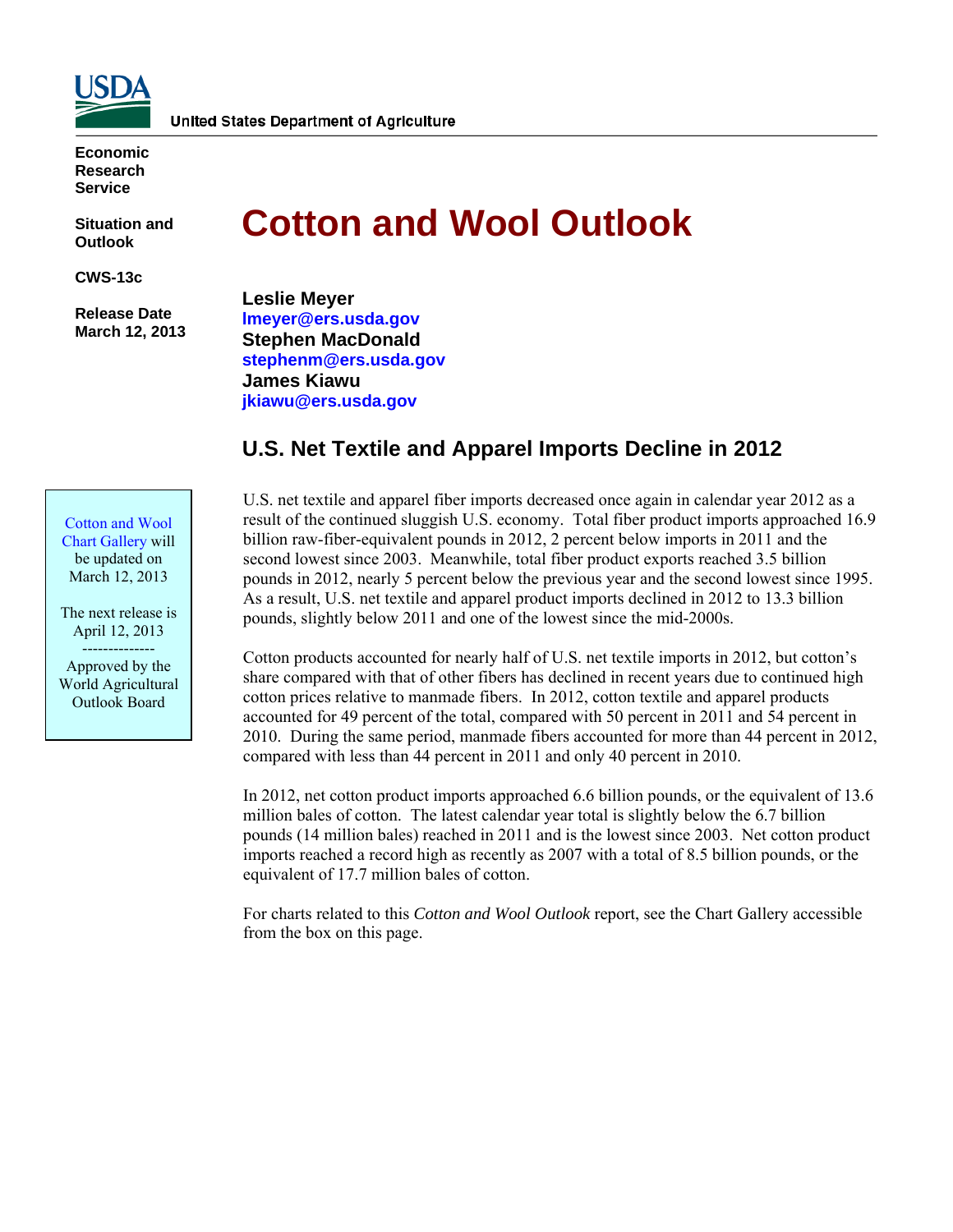## **Domestic Outlook**

## *U.S. Cotton Supply Unchanged in March; Demand Revised Slightly*

The U.S. cotton crop for 2012/13 remains estimated at 17 million bales (upland at 16.25 million bales and extra-long staple (ELS) at 760,000 bales), compared with last season's nearly 15.6-million-bale crop. USDA will release final U.S. production estimates for the 2012 crop on May 10th. Based on the current production estimate and beginning stocks of 3.35 million bales, this season's total cotton supply reached approximately 20.4 million bales, 12 percent above last season when the crop was dramatically reduced due to drought.

Total U.S. cotton demand was raised slightly in March to an estimated 16.2 million bales, nearly 8 percent above 2011/12. The U.S. cotton mill use estimate was unchanged for 2012/13 at 3.4 million bales, 100,000 bales above a last season. Exports, on the other hand, were increased 250,000 bales and now are projected at nearly 12.8 million bales, a million bales above 2011/12.

Through the first half of the 2012/13 season, U.S. textile mills have used 1.7 million bales of cotton, according to data collected by USDA's Farm Service Agency. This compares with 1.6 million bales used during the corresponding period of 2011/12. U.S. cotton mill use is projected to continue running ahead of a year ago during the second half of this season as the outlook for the global economy and consumption improves and pushes U.S. cotton mill use 3 percent above last season.

U.S. cotton exports are forecast to rise about 9 percent this season as increased supplies help boost shipments. In addition, recent U.S. sales and shipments have been strong, supporting this month's increase. Although the foreign import demand projection is below last season, it remains the third highest on record, supported largely by the continued raw cotton import demand by China. In March, the 2012/13 U.S. share of global trade is projected at 30.4 percent; although higher than last season's 25.5 percent, the 2012/13 share remains one of the lowest in over a decade. U.S. cotton exports through the first 7 months of the season have reached 7 million bales, compared with 5.7 million a year earlier. In addition, there were 4.2 million bales of cotton that had been sold but not yet shipped as of the end of February. As a result, total commitments for 2012/13 have reached 11.2 million bales, or 88 percent of the latest export forecast for the season.

### *Stocks Rise in 2012/13; Average Price Lower*

With U.S. cotton production in 2012/13 exceeding demand, ending stocks are expected to increase for the second consecutive year. For 2012/13, U.S. stocks are currently forecast at 4.2 million bales, 25 percent above last season and the highest in four seasons. Based on the latest supply and demand projections, the 2012/13 stocks-to-use ratio is expected to rise to 26 percent, despite higher demand. Like stocks, the stocks-to-use ratio will reach its highest since 2008/09, but remain below the 5-year average of 30 percent.

With higher stocks in 2012/13 projected, the average price received by U.S. upland producers is expected to decline from last season's record level of 88.3 cents per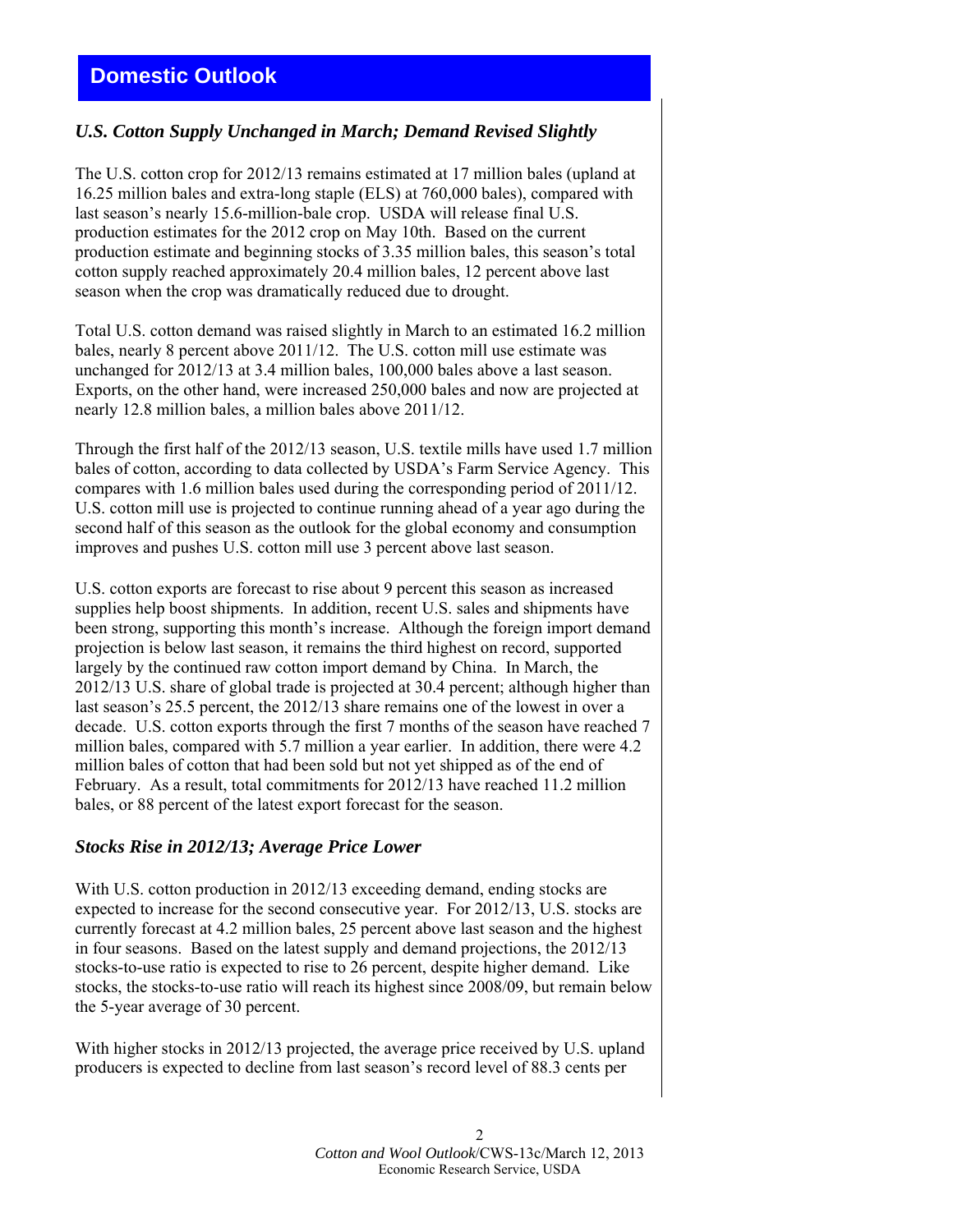pound. Lower cotton prices are prevailing this season and, as a result, the upland price projection for 2012/13 ranges between 70 and 73 cents per pound.

## *U.S. Retail Cotton Consumption Declines in 2012*

U.S. domestic cotton consumption (mill use plus net textile imports) declined for the second consecutive calendar year in 2012, reaching only about 8.2 billion (rawfiber-equivalent) pounds, or 17 million bale-equivalents. The 2012 level represented a 3.5-percent decrease from the previous year and is the lowest since 1996; the current level is also 25 percent below the peak reached in 2006, when retail cotton consumption was estimated at nearly 10.9 billion pounds, or 22.6 million bale-equivalents.

Lower cotton product imports largely contributed to the 2012 decline, as mill use and exports were about offsetting. U.S. cotton product imports reached 8.2 billion pounds in 2012, the smallest in a decade. Cotton product exports were 1.6 billion pounds, the smallest since 2009, while U.S. mill use in 2012 was similarly estimated at 1.6 billion pounds. As a result, the per capita estimate of retail cotton consumption was reduced slightly in 2012 to 26 pounds, 10 pounds below the peak recorded in the mid-2000s and the lowest since 1991.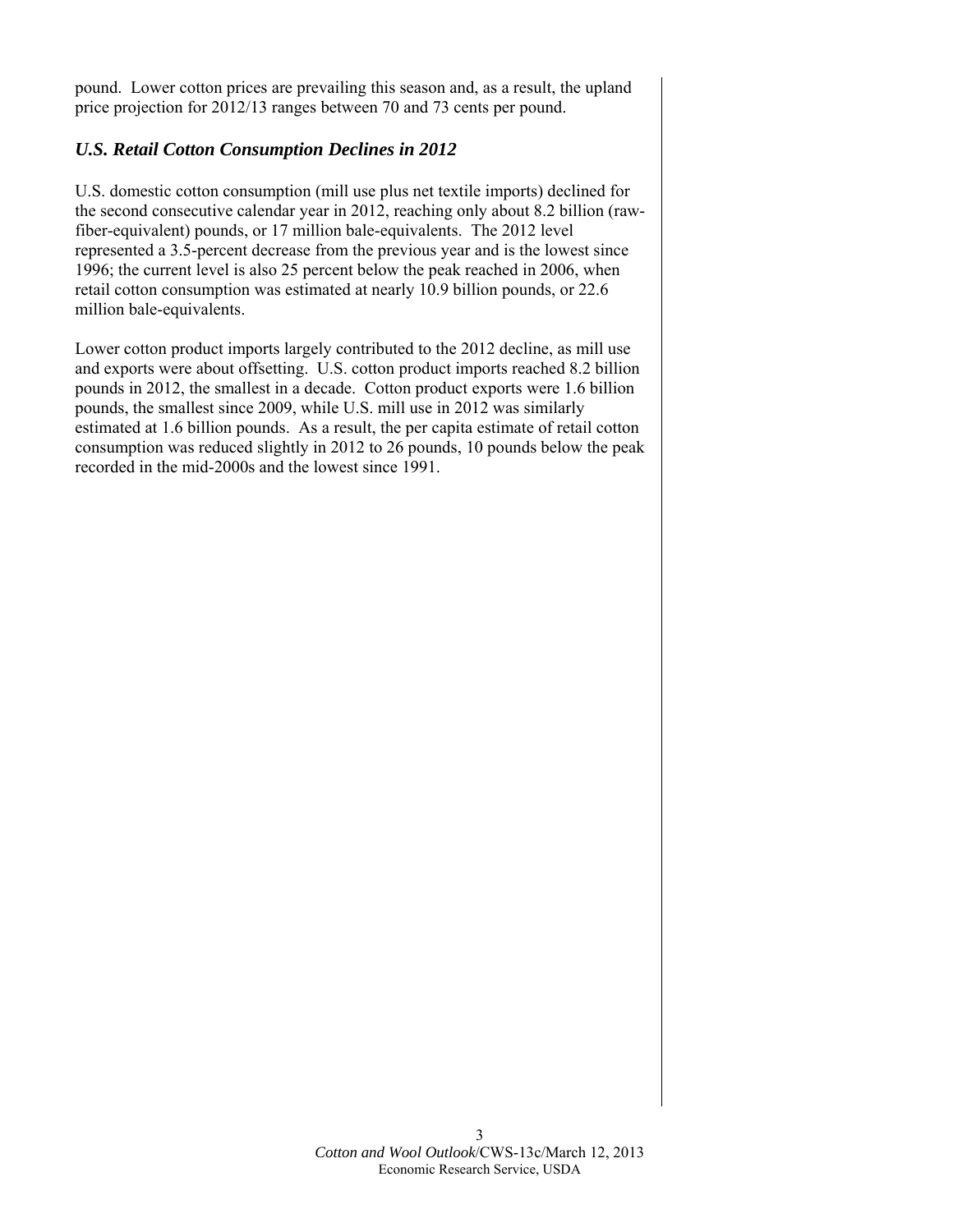## *World 2012/13 Cotton Production Down*

Global 2012/13 cotton production is estimated at 119.9 million bales, down 3 percent from the previous year, due largely to a less favorable market environment which has shifted area toward competing crops. World 2012/13 harvested area is estimated at 34.2 million hectares, a 4-percent decline from the preceding year, while world yield is estimated at 764 kg/hectare. Production is expected to decline in Australia, Brazil, India, and Pakistan, more than offsetting increases in China, the United States, the African Franc Zone, and other producers.

Australia and Brazil are expected to produce 4.2 million bales and 6.3 million bales, respectively, in 2012/13—a decline of 24 percent and 28 percent from the preceding year. Sharply higher corn and soybean prices reduced cotton area in Brazil, while higher sorghum prices, dry planting conditions and weaker world cotton prices lowered Australia's planted area. Australia's 2012/13 area harvested is estimated at 445,000 hectares, down 23 percent from the previous year. Brazil's area harvested is estimated at 975,000 hectares, a 30-percent decline from a year earlier. China's 2012/13 production is estimated to increase 6 percent from a year earlier, to 35.0 million bales. Declines in 2012/13 production in China's Yellow and Yangtze River regions was more than offset by increased output in the Xinjiang Autonomous Region. China's 2012/13 harvested area is estimated at 5.3 million hectares, down 2 percent from a year earlier.

India and Pakistan are expected to grow 25.5 million bales and 9.3 million bales in 2012/13, down 7 percent and 12 percent, respectively, from the previous year. The 2012/13 crops in India and Pakistan were affected by the late and erratic monsoon. India's 2012/13 area is estimated at 11.7 million hectares, down 4 percent from the preceding year, while Pakistan's harvested area is estimated at 3.0 million hectares, unchanged from the previous year. The African Franc Zone and the United States are expected to produce 4.2 million bales and 17.0 million bales, respectively, up 38 percent and 9 percent from the preceding year.

## *Global Cotton Trade Declines in 2012/13*

World cotton exports are estimated at 41.9 million bales, a 9-percent decline from the preceding year due to weak foreign demand, especially from China. Declines in global 2012/13 exports are driven by a large trade decline in India and a slight reduction in the Southern Hemisphere, which are partially offset by increases in the African Franc Zone, the United States, and Uzbekistan. Australia and Brazil are each expected to export 4.6 million bales in 2012/13, down 1 percent and 4 percent, respectively, from their record previous season exports. India's 2012/13 exports are estimated at 5.5 million bales, down 50 percent from the previous year, nearly halving the country's share of world exports from the previous season's record 24 percent. The sharp decline in India's exports is due to lower supplies and higher domestic consumption. The African Franc Zone (AFZ) and Uzbekistan are expected to export 3.6 million bales and 3.0 million bales in 2012/13, respectively, up 53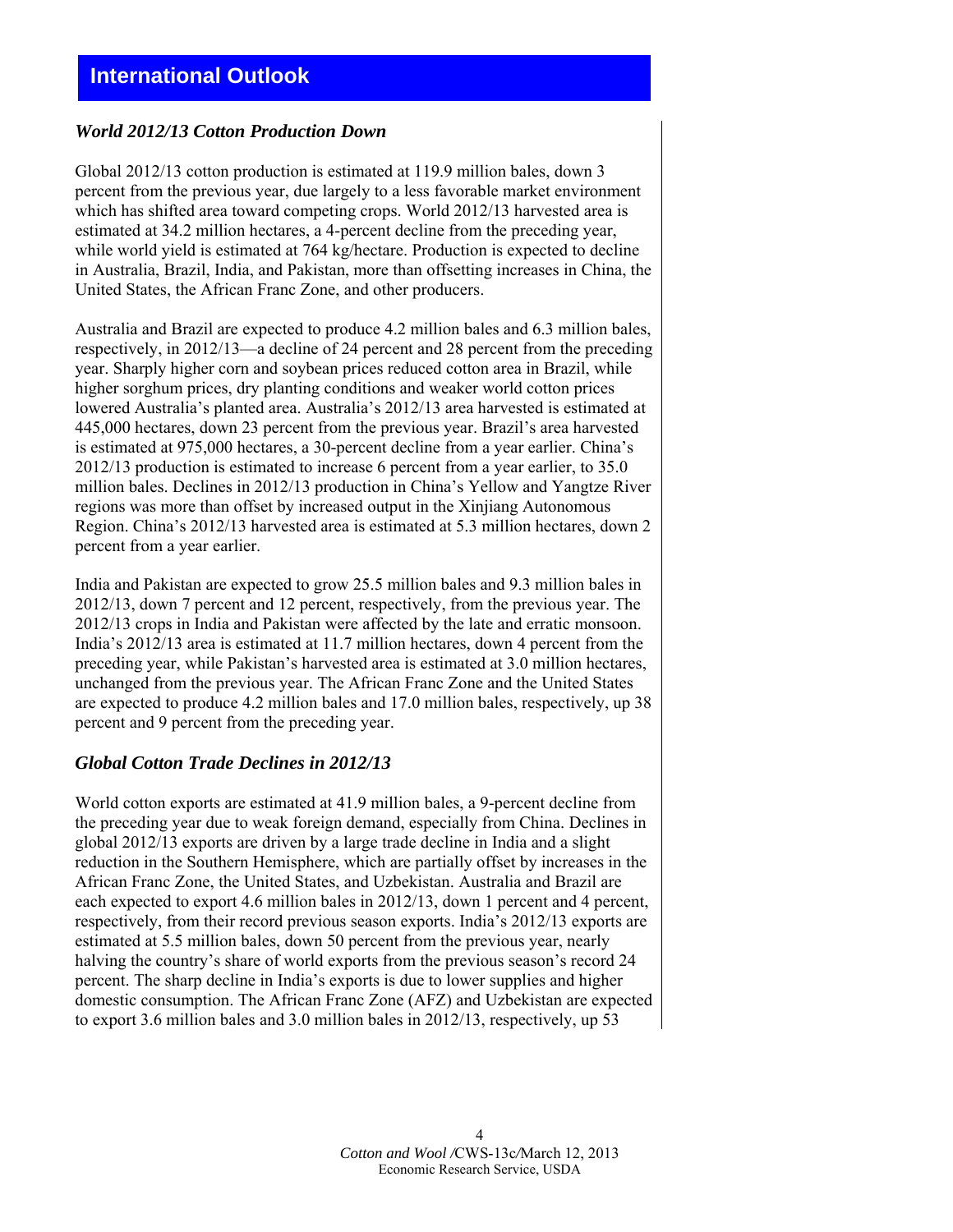percent and 20 percent from a year earlier. The estimated rise in AFZ's exports follows a good crop year. The United States is estimated to export 12.8 million bales in 2012/13, a 9-percent increase from the previous year.

World cotton imports for 2012/13 are forecast to decline 6 percent, or about 2.9 million bales from last season. China's higher production, lower consumption, and restrictive import polices are expected to cut imports by 9.5 million bales from the 2011/12 record. However, with world consumption rising and spinning use shifting from China to other countries, imports are rising in several countries. Pakistan and Turkey together account for increases of 3.3 million bales, as both countries show a combination of sharply lower production and higher consumption. India likewise is expected to import 1.5 million bales, an increase of 900,000 bales due to reduced supplies and stronger consumption. Other countries expected to show significant import increases are Vietnam (+525,000 bales), Bangladesh (+500,000 bales), and Thailand (+387,000 bales).

## *Global Mill Use and Ending Stocks Up in 2012/13*

World 2012/13 cotton consumption is estimated at 107.1 million bales, up 4 percent from the previous year. China—the world's leading mill user—is expected to consume 36.0 million bales in 2012/13, down 5 percent from the preceding year. China's estimated mill use decline leaves its share of world 2012/13 cotton consumption at 34 percent, down from last season's 37 percent and the lowest in a decade. China's minimum support price program for cotton growers and the stocks purchases for the national reserve have squeezed the profit margins for the textile industry, resulting in lower consumption. However, 2012/13 mill use increases in India, Pakistan, and Turkey more than offset the decline in China. India and Pakistan are estimated to consume 21.7 million bales and 11.7 million bales, respectively, up 9 percent and 17 percent from the previous year. Turkey's 2012/13 cotton consumption is estimated at 6.1 million bales, a 9-percent increase from the previous year. Brazil and the United States are estimated to consume 4.1 million bales and 3.4 million bales in 2012/13, respectively, up 3 percent each from a year earlier.

Despite rising global mill use, 2012/13 world ending stocks are estimated at a record 81.7 million bales, up 18 percent from the previous year. The spike in global 2012/13 ending stocks is largely driven by China's stocks purchase policy. China's 20112/13 ending stocks are estimated at 44.1 million bales, up 46 percent from the previous year, and accounting for 54 percent of world ending stocks. Ending stocks in Australia and Brazil are estimated at 3.3 million bales and 5.8 million bales in 2012/13, respectively, a decline of 8 percent and 28 percent from the preceding year. India's 2012/13 ending stocks are estimated at 7.5 million bales, down 3 percent from the previous year. Ending stocks in Pakistan and Turkey are estimated at 2.9 million bales and 1.4 million bales, down 4 percent and 9 percent from a year earlier. The United States is expected to carry 4.2 million bales in 2012/13 ending stocks, up 25 percent from the previous year.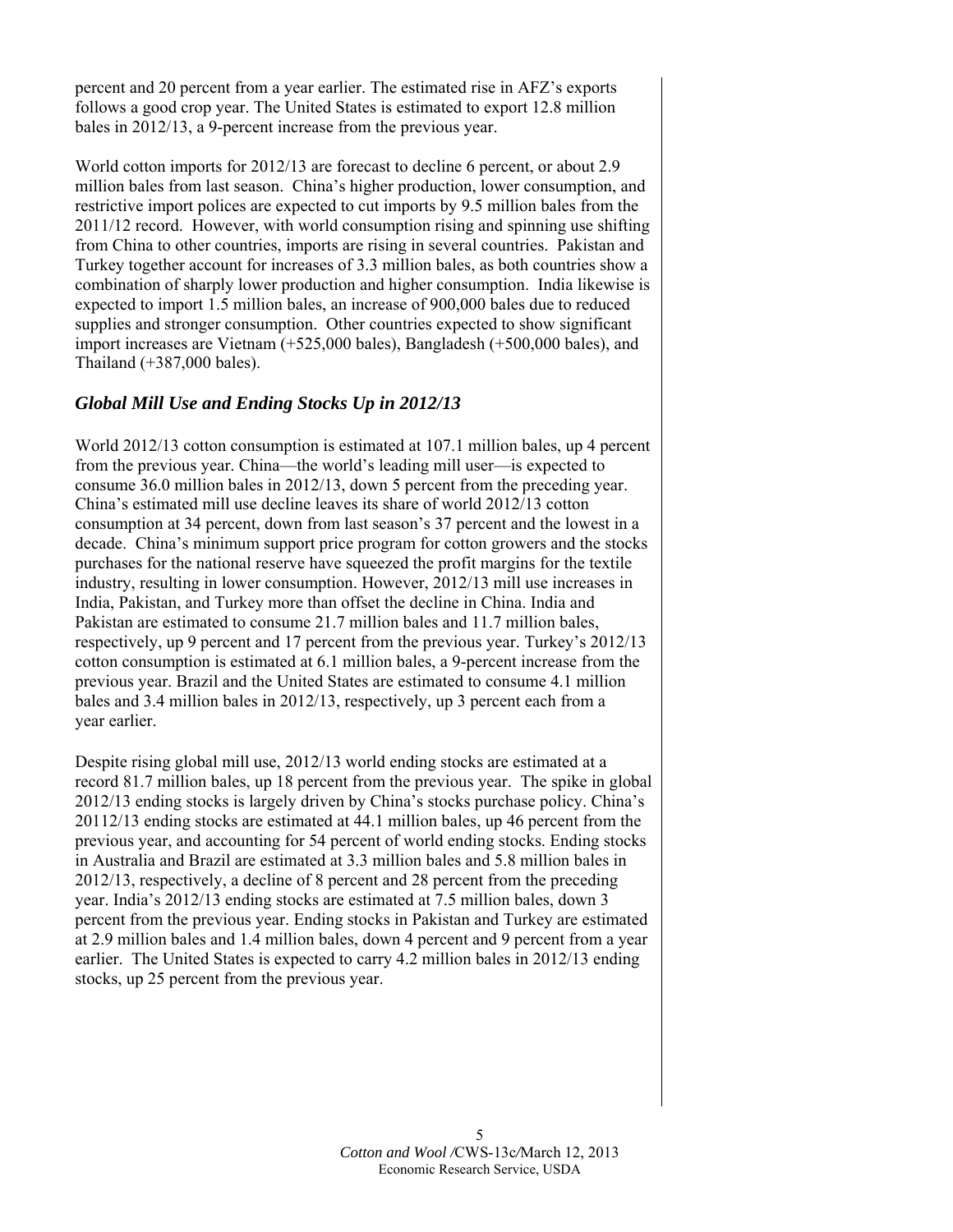#### **Contact Information**

Leslie Meyer (U.S. cotton and textiles), (202) 694-5307, lmeyer@ers.usda.gov Stephen MacDonald (foreign cotton), (202) 694-5305, stephenm@ers.usda.gov James Kiawu (cotton trade), (202) 694-5273, jkiawu@ers.usda.gov Erma McCray (web publishing) (202) 694-5306 ejmccray@ers.usda.gov

#### **Subscription Information**

Subscribe to ERS e-mail notification service at http://www.ers.usda.gov/subscribe-to-ers -e-newsletters.aspx to receive timely notification of newsletter availability. Printed copies can be purchased from the USDA Order Desk by calling 1-800-363-2068 (specify the issue number). To order printed copies of the five field crop newsletters cotton and wool, feed, rice, oil crops, and wheat—as a series, specify series SUB-COR-4043.

#### *Data*

Cotton and Wool Monthly Tables (http://www.ers.usda.gov/publications.aspx) Cotton and Wool Charts

### *Related Websites*

**WASDE** http://usda.mannlib.cornell.edu/MannUsda/viewDocumentInfo.do?documentID=1194

Cotton Briefing Room http://www.ers.usda.gov/topics/crops/cotton-wool.aspx

Cotton and Wool Outlook

http://usda.mannlib.cornell.edu/MannUsda/viewDocumentInfo.do?documentID=1281

 The U.S. Department of Agriculture (USDA) prohibits discrimination in all its programs and activities on the basis of race, color, national origin, age, disability, and where applicable, sex, marital status, familial status, parental status, religion, sexual orientation, genetic information, political beliefs, reprisal, or because all or a part of an indidual's income is derived from any public assistance program. (Not all prohibited bases apply to all programs.) Persons with disabilities who require alternative means for communication of program information (Braille, large print, audiotape, etc.) should contact USDA's TARGET Center at (202) 720-2600 (voice and TDD). To file a complaint of discrimination, write to USDA, Director, Office of Civil Rights, 1400 Independence Avenue, SW, Washington, DC 20250-9410 or call (800) 795-3272 (voice) or (202) 720-6382 (TDD). USDA is an equal opportunity provider and employer.

#### **E-mail Notification**

Readers of ERS outlook reports have two ways they can receive an e-mail notice about release of reports and associated data.

• Receive timely notification (soon) after the report is posted on the web) via USDA's Economics, Statistics and Market Information System (which is housed at Cornell University's Mann Library). Go to http://usda.mannlib.cornell.edu/Mann Usda/aboutEmailService.do and follow the instructions to receive e-mail notices about ERS, Agricultural Marketing Service, National Agricultural Statistics Service, and World Agricultural Outlook Board products.

• Receive weekly notification (on Friday afternoon) via the ERS website. Go to http://www.ers.usda.gov/subscribeto-ers-e-newsletters.aspx and follow the instructions to receive notices about ERS outlook reports, Amber Waves magazine, and other reports and data products on specific topics. ERS also offers RSS (really simple syndication) feeds for all ERS products. Go to http://www.ers.usda.gov/rss/

to get started.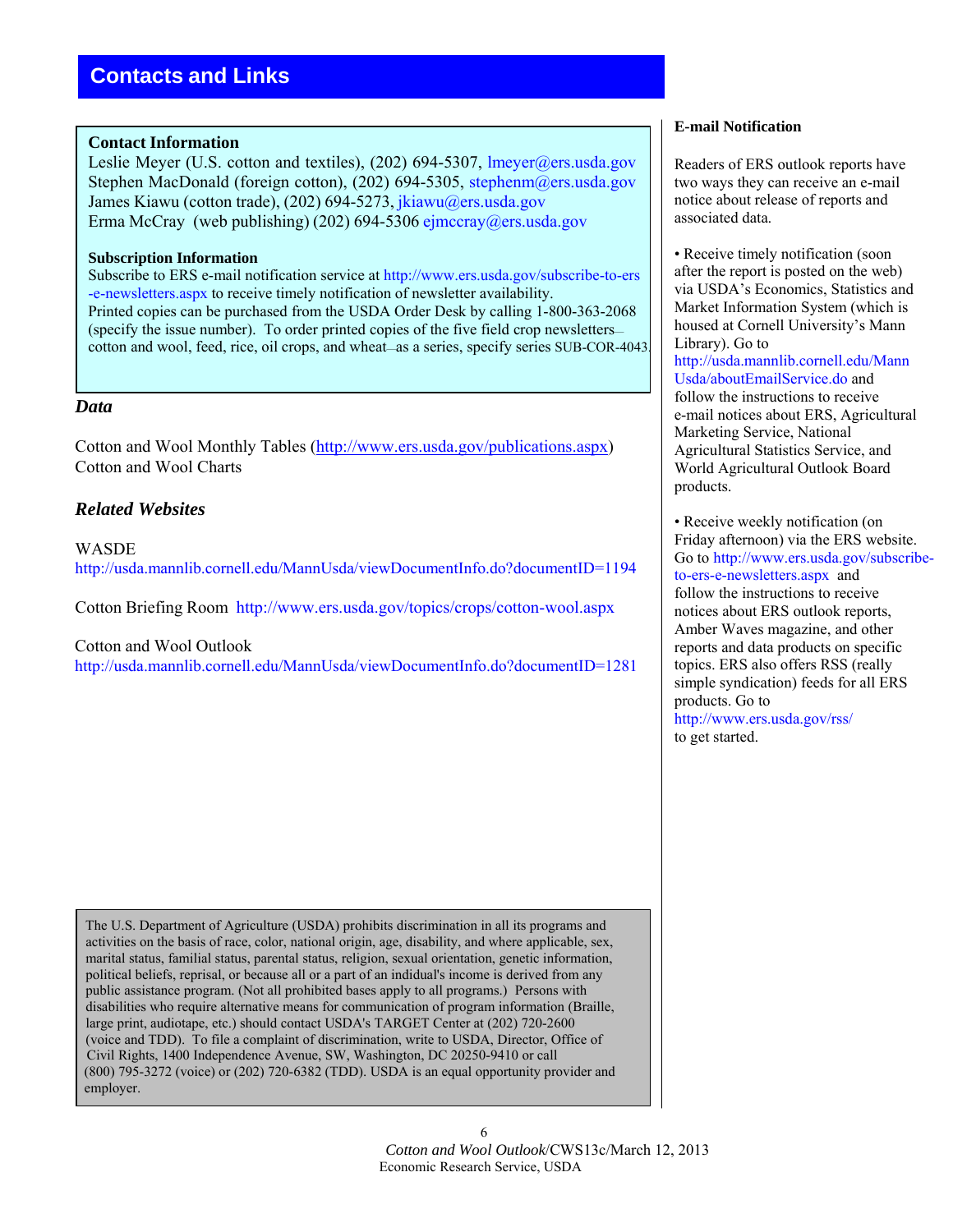|                      |         |        | 2012/13               |        |
|----------------------|---------|--------|-----------------------|--------|
| Item                 | 2011/12 | Jan.   | Feb.                  | Mar.   |
|                      |         |        | Million acres         |        |
| Upland:              |         |        |                       |        |
| Planted              | 14.428  | 12.077 | 12.077                | 12.077 |
| Harvested            | 9.156   | 9.190  | 9.190                 | 9.190  |
|                      |         |        | Pounds                |        |
| Yield/harvested acre | 772     | 849    | 849                   | 849    |
|                      |         |        | Million 480-lb, bales |        |
| Beginning stocks     | 2.572   | 3.081  | 3.081                 | 3.081  |
| Production           | 14.722  | 16.250 | 16.250                | 16.250 |
| Total supply 1/      | 17.307  | 19.336 | 19.336                | 19.336 |
| Mill use             | 3.278   | 3.380  | 3.380                 | 3.380  |
| Exports              | 11.120  | 11.475 | 11.750                | 12.000 |
| Total use            | 14.398  | 14.855 | 15.130                | 15.380 |
| Ending stocks 2/     | 3.081   | 4.516  | 4.241                 | 3.941  |
|                      |         |        | Percent               |        |
| Stocks-to-use ratio  | 21.4    | 30.4   | 28.0                  | 25.6   |
|                      |         |        | 1,000 acres           |        |
| Extra-long staple:   |         |        |                       |        |
| Planted              | 307.4   | 238.4  | 238.4                 | 238.4  |
| Harvested            | 304.9   | 236.8  | 236.8                 | 236.8  |
|                      |         |        | Pounds                |        |
| Yield/harvested acre | 1,340   | 1,540  | 1,540                 | 1,540  |
|                      |         |        | 1,000 480-lb. bales   |        |
| Beginning stocks     | 28      | 269    | 269                   | 269    |
| Production           | 851     | 760    | 760                   | 760    |
| Total supply 1/      | 885     | 1,029  | 1,029                 | 1,029  |
| Mill use             | 22      | 20     | 20                    | 20     |
| Exports              | 594     | 725    | 750                   | 750    |
| Total use            | 616     | 745    | 770                   | 770    |
| Ending stocks 2/     | 269     | 284    | 259                   | 259    |
|                      | Percent |        |                       |        |
| Stocks-to-use ratio  | 43.7    | 38.1   | 33.6                  | 33.6   |

| Table 1--U.S. cotton supply and use estimates |  |  |
|-----------------------------------------------|--|--|
|-----------------------------------------------|--|--|

1/ Includes imports. 2/ Includes unaccounted.

Sources: USDA, World Agricultural Outlook Board; and U.S. Dept. of Commerce, U.S. Census Bureau.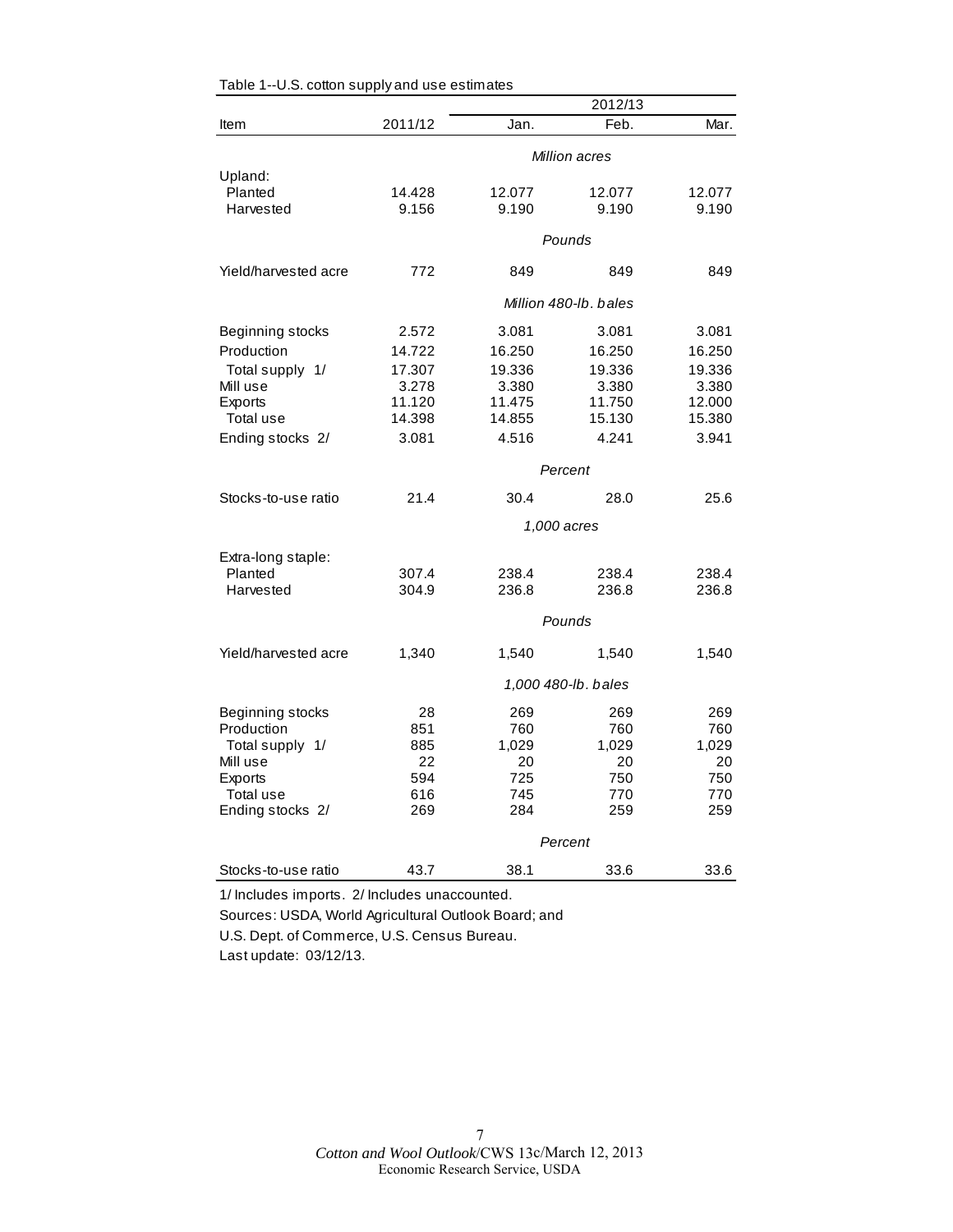|                      |         |         | 2012/13               |        |
|----------------------|---------|---------|-----------------------|--------|
| Item                 | 2011/12 | Jan.    | Feb.                  | Mar.   |
|                      |         |         | Million 480-lb, bales |        |
| Supply:              |         |         |                       |        |
| Beginning stocks--   |         |         |                       |        |
| World                | 49.00   | 68.85   | 69.03                 | 68.98  |
| Foreign              | 46.40   | 65.50   | 65.68                 | 65.63  |
| Production--         |         |         |                       |        |
| World                | 124.13  | 118.83  | 118.95                | 119.87 |
| Foreign              | 108.56  | 101.82  | 101.94                | 102.86 |
| Imports--            |         |         |                       |        |
| World                | 44.75   | 38.87   | 40.44                 | 41.86  |
| Foreign              | 44.73   | 38.87   | 40.43                 | 41.86  |
| Use:                 |         |         |                       |        |
| Mill use--           |         |         |                       |        |
| World                | 103.19  | 106.06  | 106.24                | 107.11 |
| Foreign              | 99.89   | 102.66  | 102.84                | 103.71 |
| Exports--            |         |         |                       |        |
| World                | 45.96   | 38.89   | 40.43                 | 41.92  |
| Foreign              | 34.24   | 26.69   | 27.93                 | 29.17  |
| Ending stocks--      |         |         |                       |        |
| World                | 68.98   | 81.72   | 81.86                 | 81.74  |
| Foreign              | 65.63   | 76.92   | 77.36                 | 77.54  |
|                      |         | Percent |                       |        |
| Stocks-to-use ratio: |         |         |                       |        |
| World                | 66.8    | 77.1    | 77.1                  | 76.3   |
| Foreign              | 65.7    | 74.9    | 75.2                  | 74.8   |

Source: USDA, World Agricultural Outlook Board. Last update: 03/12/13.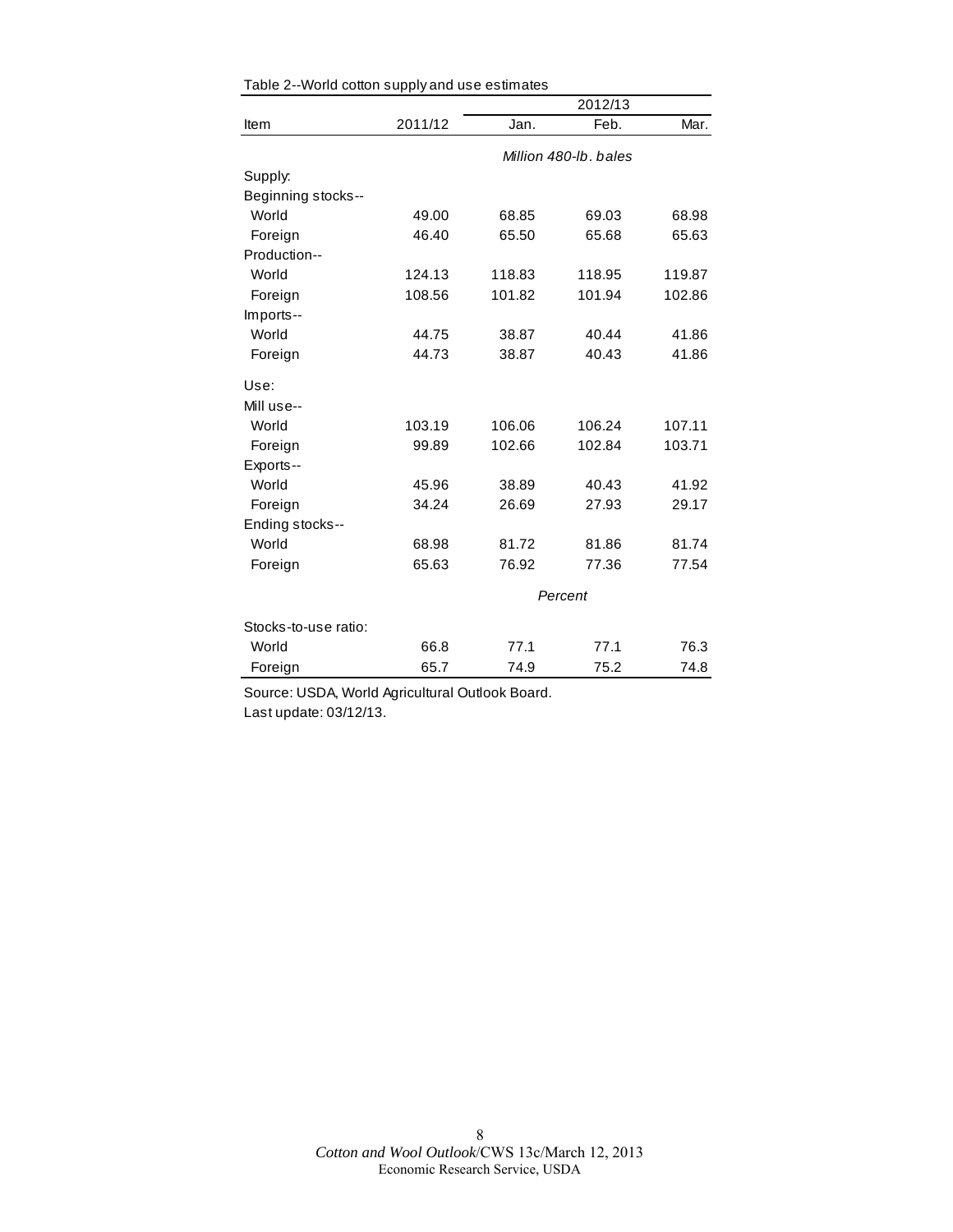|                         | Nov.      | Dec.                | Jan.      | Jan.      |
|-------------------------|-----------|---------------------|-----------|-----------|
| Item                    | 2012      | 2012                | 2013      | 2012      |
|                         |           | 1,000 480-lb. bales |           |           |
| Cotton:                 |           |                     |           |           |
| Stocks, beginning       | 6,893     | 12,022              | 14,039    | 12,612    |
| Ginnings                | 6,091     | 3,147               | 1,254     | 878       |
| Imports since August 1  | 1.1       | 1.1                 | <b>NA</b> | 9.8       |
|                         |           | Million pounds      |           |           |
| Manmade:                |           |                     |           |           |
| Production              | 480.1     | 448.9               | 508.7     | 474.9     |
| Noncellulosic           | 480.1     | 448.9               | 508.7     | 474.9     |
| Cellulosic              | <b>NA</b> | <b>NA</b>           | <b>NA</b> | <b>NA</b> |
| Total since January 1   | 5,620.3   | 6,069.2             | 508.7     | 474.9     |
|                         |           |                     |           |           |
|                         | Oct.      | Nov.                | Dec.      | Dec.      |
|                         | 2012      | 2012                | 2012      | 2011      |
|                         |           | Million pounds      |           |           |
| Raw fiber imports:      | 148.1     | 143.7               | 126.8     | 128.0     |
| Noncellulosic           | 136.4     | 130.3               | 114.6     | 117.5     |
| Cellulosic              | 11.7      | 13.4                | 12.2      | 10.5      |
| Total since January 1   | 1,549.3   | 1,693.0             | 1819.8    | 1,734.7   |
|                         |           | 1,000 pounds        |           |           |
| Wool and mohair:        |           |                     |           |           |
| Raw wool imports, clean | 693.8     | 610.2               | 416.4     | 404.2     |
| 48s-and-finer           | 315       | 498.5               | 137.0     | 85.4      |
| Not-finer-than-46s      | 378.8     | 111.8               | 279.4     | 318.8     |
| Total since January 1   | 8,087.9   | 8,698.1             | 9,114.5   | 8,468.2   |
| Wool top imports        | 460.6     | 426.8               | 446.7     | 309.0     |
| Total since January 1   | 3,671.3   | 4,098.1             | 4,544.8   | 3,516.6   |
| Mohair imports, clean   | 3.1       | 0.0                 | 0.0       | 0.0       |
| Total since January 1   | 7.2       | 7.2                 | 7.2       | 2.9       |

#### Table 3--U.S. fiber supply

NA = Not available.

Sources: USDA, National Agricultural Statistics Service;

U.S. Dept. of Commerce, U.S. Census Bureau; and *Fiber Organon.* Last update: 03/12/13.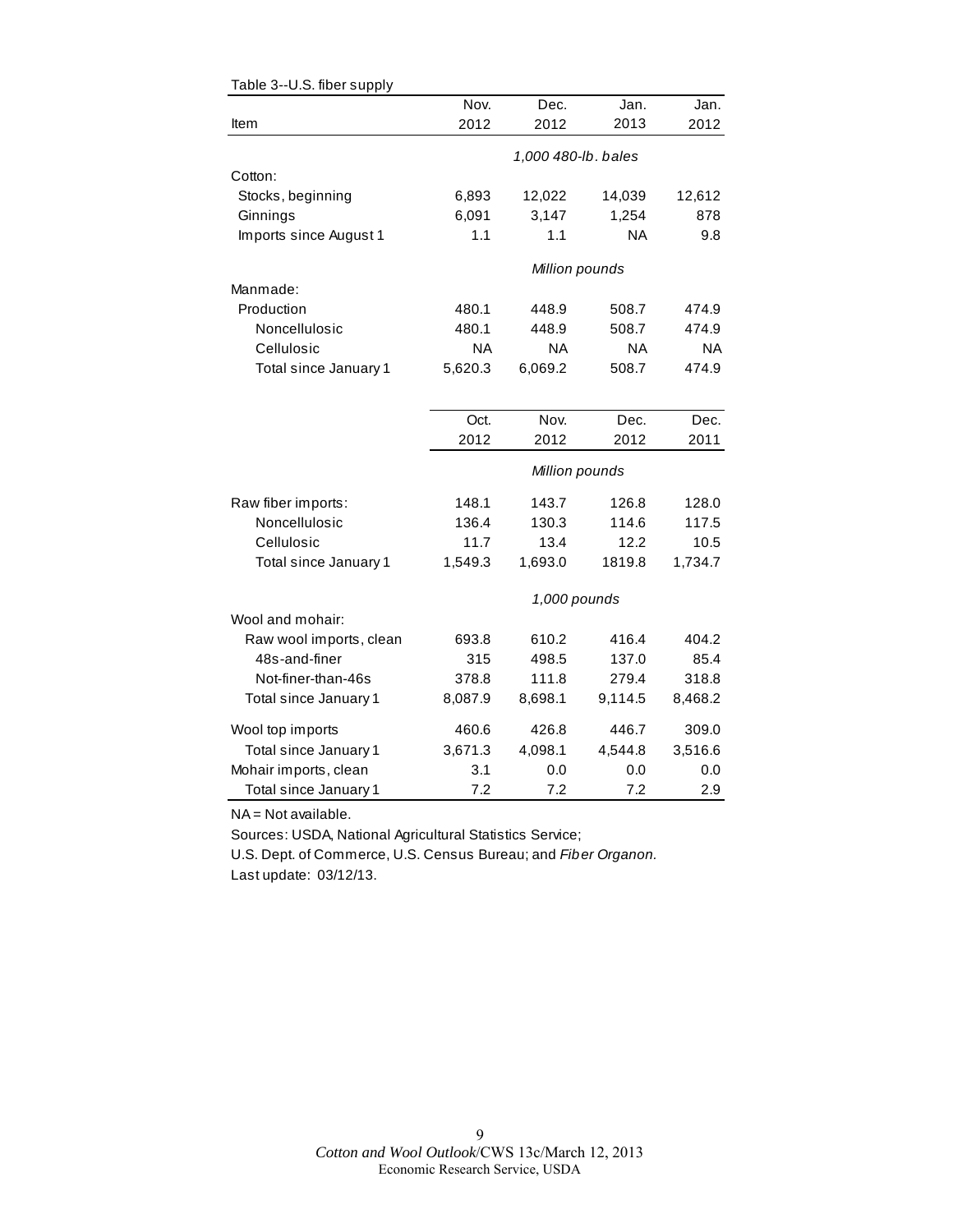| Table 4--0.3. liber demand  |        |                     |                     |         |
|-----------------------------|--------|---------------------|---------------------|---------|
|                             | Nov.   | Dec.                | Jan.                | Jan.    |
| Item                        | 2012   | 2012                | 2013                | 2012    |
|                             |        |                     |                     |         |
|                             |        | 1,000 480-lb. bales |                     |         |
| Cotton:                     |        |                     |                     |         |
| All consumed by mills 1/    | 278    | 233                 | 298                 | 308     |
| Total since August 1        | 1,164  | 1,397               | 1,695               | 1,646   |
| Daily rate                  | 12.6   | 11.1                | 13.0                | 14.0    |
| Upland consumed by mills 1/ | 276    | 232                 | 297                 | 307     |
| Total since August 1        | 1,159  | 1,390               | 1,687               | 1,636   |
| Daily Rate                  | 12.6   | 11                  | 12.9                | 13.9    |
|                             |        |                     |                     |         |
|                             | Oct.   | Nov.                | Dec.                | Dec.    |
|                             | 2012   | 2012                | 2012                | 2011    |
|                             |        |                     | 1,000 480-lb. bales |         |
| Cotton:                     |        |                     |                     |         |
| Upland exports              | 461    | 637                 | 855                 | 807     |
| Total since August 1        | 1877   | 2,514               | 3,369               | 2,798   |
| Sales for next season       | 59     | 227                 | 40                  | 28      |
| Total since August 1        | 275    | 502                 | 543                 | 404     |
| Extra-long staple exports   | 73.7   | 48.3                | 42.4                | 99.9    |
| Total since August 1        | 202.0  | 250.3               | 292.7               | 165.0   |
| Sales for next season       | 0.0    | 0.0                 | 0.0                 | 9.1     |
| Total since August 1        | 4.4    | 4.4                 | 4.4                 | 41.6    |
|                             |        |                     |                     |         |
|                             |        | Million pounds      |                     |         |
| Manmade:                    |        |                     |                     |         |
| Raw fiber exports           | 61.7   | 52.4                | 49.5                | 47.6    |
| Noncellulosic               | 61.3   | 51.9                | 49.1                | 47.2    |
| Cellulosic                  | 0.4    | 0.5                 | 0.4                 | 0.4     |
| Total since January 1       | 578.1  | 630.5               | 679.6               | 694.2   |
|                             |        |                     | 1,000 pounds        |         |
| Wool and mohair:            |        |                     |                     |         |
| Raw wool exports, clean     | 397.3  | 917.8               | 596.5               | 722.3   |
| Total since January 1       | 6226.4 | 7,144.2             | 7,740.6             | 9,348.6 |
| Wool top exports            | 125.8  | 192.4               | 138.9               | 2.9     |
| Total since January 1       | 729.6  | 921.9               | 1,060.8             | 869.0   |
| Mohair exports, clean       | 66.8   | 35.0                | 130.8               | 183.1   |
| Total since January 1       | 417.0  | 452.0               | 582.8               | 806.2   |
|                             |        |                     |                     |         |

Table 4--U.S. fiber demand

1/ Estimated by USDA.

Sources: USDA, Farm Service Agency; USDA, *Export Sales;*

U.S. Dept. of Commerce, U.S. Census Bureau; and *Fiber Organon.* Last update: 03/12/13.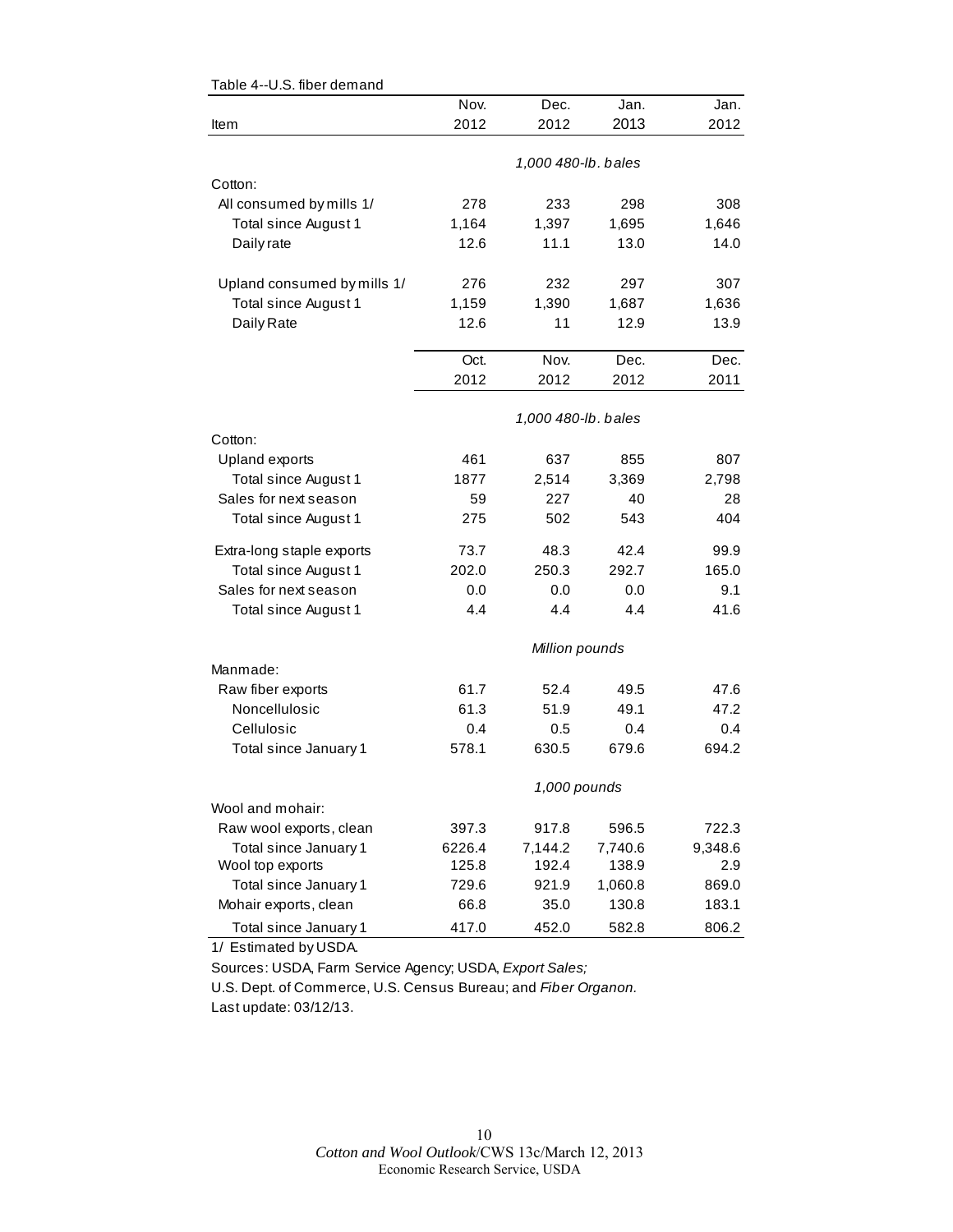|                            | Dec.      | Jan.              | Feb.      | Feb.      |
|----------------------------|-----------|-------------------|-----------|-----------|
| Item                       | 2012      | 2013              | 2013      | 2012      |
|                            |           |                   |           |           |
|                            |           | Cents per pound   |           |           |
| Domestic cotton prices:    |           |                   |           |           |
| Adjusted world price       | 62.82     | 64.75             | 69.00     | 80.47     |
| Upland spot 41-34          | 70.61     | 73.33             | 76.87     | 85.17     |
| Pima spot 03-46            | 106.48    | 107.00            | 109.05    | 132.00    |
| Average price received by  |           |                   |           |           |
| upland producers           | 71.30     | 72.20             | 72.70     | 92.30     |
| Far Eastern cotton quotes: |           |                   |           |           |
| <b>A</b> Index             | 83.30     | 85.97             | 89.86     | 100.86    |
| Memphis/Eastern            | 85.42     | 88.15             | 92.06     | 105.63    |
| Memphis/Orleans/Texas      | 85.08     | 87.80             | 91.69     | 103.56    |
| California/Arizona         | 89.08     | 91.40             | 95.31     | 110.38    |
|                            |           | Dollars per pound |           |           |
| Wool prices (clean):       |           |                   |           |           |
| <b>U.S. 56s</b>            | <b>NQ</b> | <b>NQ</b>         | NQ.       | <b>NQ</b> |
| Australian 56s 1/          | 3.95      | 3.99              | 3.95      | 4.04      |
| <b>U.S. 60s</b>            | <b>NQ</b> | <b>NQ</b>         | <b>NQ</b> | <b>NQ</b> |
| Australian 60s 1/          | 5.63      | 5.79              | 5.76      | 6.50      |
| U.S. 64s                   | <b>NQ</b> | NQ.               | NQ.       | <b>NQ</b> |
| Australian 64s 1/          | 5.89      | 5.87              | 5.86      | 6.67      |

#### Table 5--U.S. and world fiber prices

NQ = No quote.

1/ In bond, Charleston, SC.

Sources: USDA, *Cotton Price Statistics* ; Cotlook Ltd., *Cotton Outlook* ; and trade reports.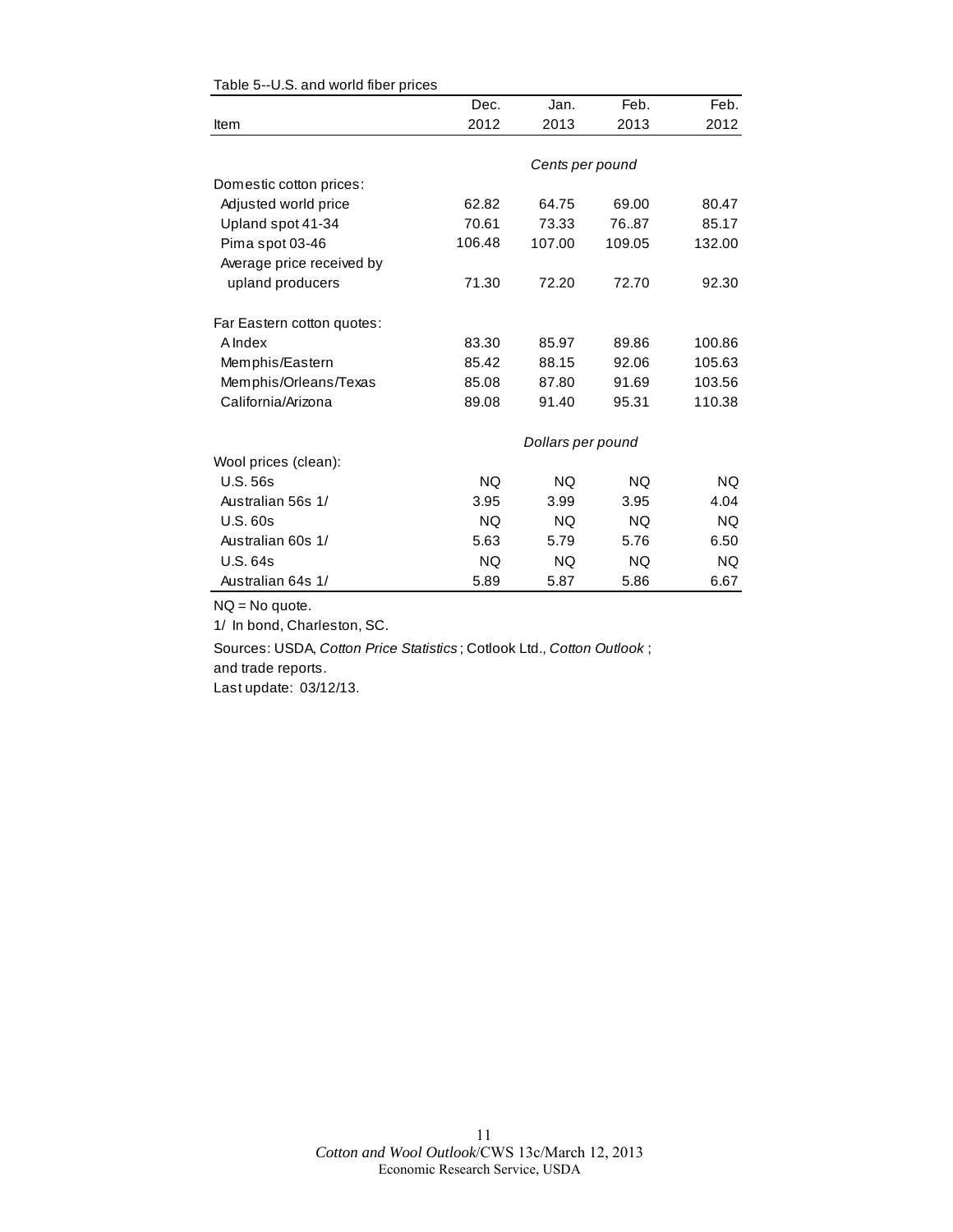| rable o--o.o. lexille imports, by liber<br>Nov.<br>Oct.<br>Dec.<br>Dec. |                 |                               |         |           |  |  |
|-------------------------------------------------------------------------|-----------------|-------------------------------|---------|-----------|--|--|
| Item                                                                    | 2012            | 2012                          | 2012    | 2011      |  |  |
|                                                                         |                 |                               |         |           |  |  |
|                                                                         | 1,000 pounds 1/ |                               |         |           |  |  |
| Yarn, thread, and fabric:                                               | 227,250         | 219,332                       | 219,435 | 224,679   |  |  |
| Cotton                                                                  | 50,955          | 47,182                        | 46,701  | 51,232    |  |  |
| Linen                                                                   | 16,732          | 15,041                        | 19,383  | 18,298    |  |  |
| Wool                                                                    | 3,639           | 3,395                         | 3,359   | 2,971     |  |  |
| Silk                                                                    | 538             | 626                           | 530     | 560       |  |  |
| Manmade                                                                 | 155,386         | 153,088                       | 149,463 | 151,618   |  |  |
| Apparel:                                                                | 1,036,343       | 850,628                       | 790,893 | 712,068   |  |  |
| Cotton                                                                  | 568,854         | 496,286                       | 451,947 | 409,392   |  |  |
| Linen                                                                   | 8,548           | 7,318                         | 7,011   | 7,722     |  |  |
| Wool                                                                    | 35,968          | 20,500                        | 16,110  | 15,461    |  |  |
| Silk                                                                    | 8,036           | 7,018                         | 7,283   | 7,487     |  |  |
| Manmade                                                                 | 414,938         | 319,506                       | 308,543 | 272,007   |  |  |
|                                                                         |                 |                               |         |           |  |  |
| Home furnishings:                                                       | 245,631         | 233,822                       | 193,738 | 171,801   |  |  |
| Cotton                                                                  | 120,991         | 129,236                       | 106,733 | 94,159    |  |  |
| Linen                                                                   | 842             | 886                           | 987     | 751       |  |  |
| Wool                                                                    | 332             | 330                           | 259     | 372       |  |  |
| Silk                                                                    | 157             | 154                           | 148     | 149       |  |  |
| Manmade                                                                 | 123,309         | 103,216                       | 85,611  | 76,370    |  |  |
| Floor coverings:                                                        | 55,258          | 59,745                        | 60,398  | 51,817    |  |  |
| Cotton                                                                  | 6,575           | 8,014                         | 7,205   | 6,128     |  |  |
| Linen                                                                   | 12,800          | 14,536                        | 14,812  | 12,402    |  |  |
| Wool                                                                    | 7,922           | 9,746                         | 10,405  | 10,074    |  |  |
| Silk                                                                    | 1,491           | 2,066                         | 1,797   | 1,597     |  |  |
| Manmade                                                                 | 26,470          | 25,383                        | 26,179  | 21,617    |  |  |
|                                                                         |                 |                               |         |           |  |  |
| Total imports: 2/                                                       |                 | 1,564,768 1,363,842 1,264,806 |         | 1,170,603 |  |  |
| Cotton                                                                  | 747,583         | 680,920                       | 612,768 | 564,469   |  |  |
| Linen                                                                   | 38,921          | 37,781                        | 42,192  | 39,771    |  |  |
| Wool                                                                    | 47,867          | 34,000                        | 30,150  | 29,299    |  |  |
| Silk                                                                    | 10,221          | 9,864                         | 9,757   | 9,794     |  |  |
| Manmade                                                                 | 720,176         | 601,277                       | 569,939 | 527,269   |  |  |

Table 6--U.S. textile imports, by fiber

1/ Raw-fiber equivalent. 2/ Includes headgear.

Sources: USDA, Economic Research Service; and U.S. Dept. of Commerce, U.S. Census Bureau. Last update: 03/12/13.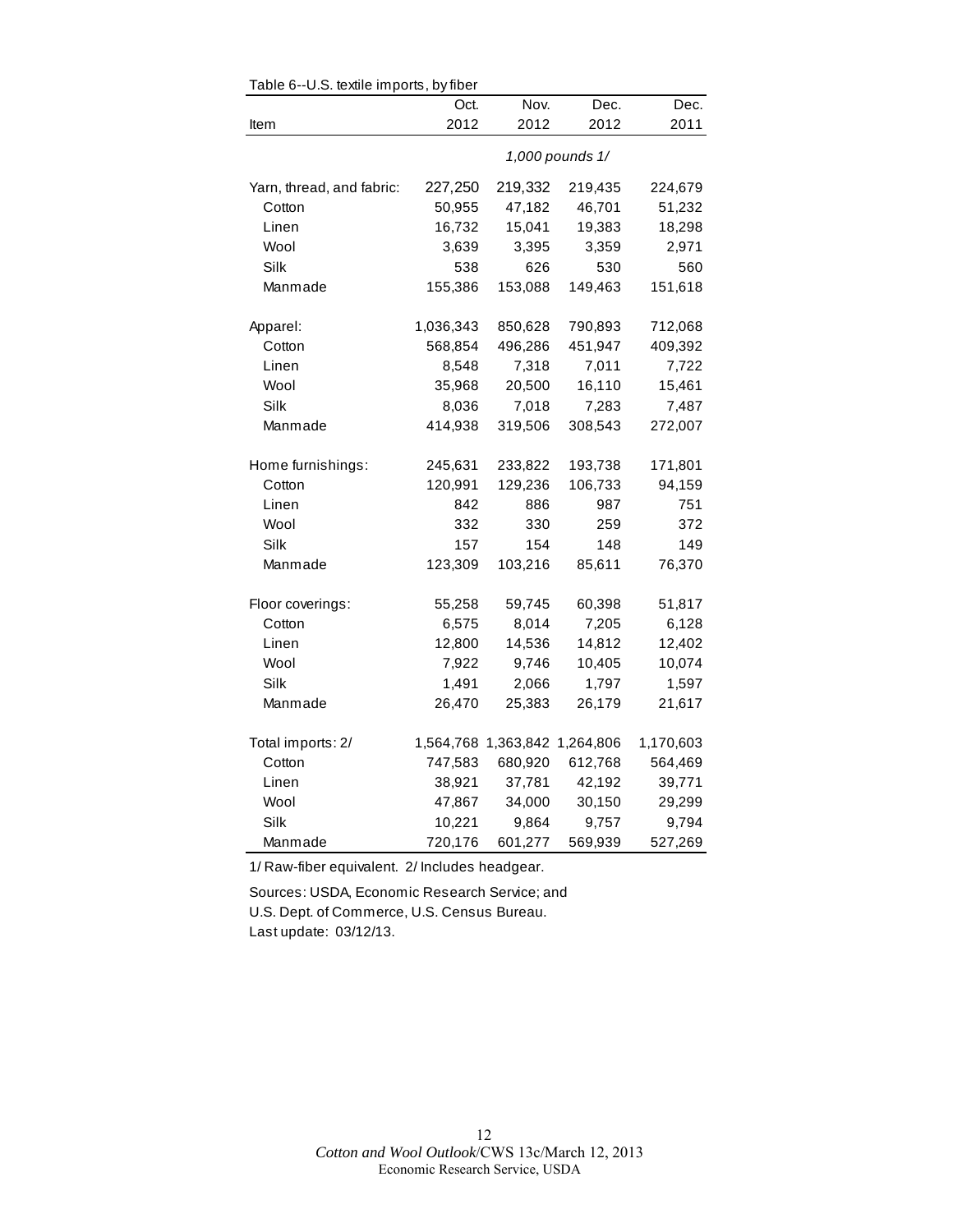|                           | Oct.            | Nov.    | Dec.    | Dec.    |  |  |
|---------------------------|-----------------|---------|---------|---------|--|--|
| Item                      | 2012            | 2012    | 2012    | 2011    |  |  |
|                           | 1,000 pounds 1/ |         |         |         |  |  |
| Yarn, thread, and fabric: | 240,962         | 219,508 | 199,259 | 182,025 |  |  |
| Cotton                    | 124,140         | 115,956 | 106,822 | 88,652  |  |  |
| Linen                     | 7,048           | 6,235   | 5,177   | 6,178   |  |  |
| Wool                      | 2,975           | 2,594   | 1,935   | 2,728   |  |  |
| Silk                      | 1,111           | 964     | 949     | 1,069   |  |  |
| Manmade                   | 105,688         | 93,759  | 84,375  | 83,398  |  |  |
| Apparel:                  | 25,799          | 22,386  | 23,000  | 23,208  |  |  |
| Cotton                    | 11,321          | 9,469   | 9,744   | 10,559  |  |  |
| Linen                     | 383             | 277     | 398     | 537     |  |  |
| Wool                      | 1,564           | 1,276   | 1,339   | 1,465   |  |  |
| Silk                      | 1,455           | 1,216   | 1,257   | 993     |  |  |
| Manmade                   | 11,076          | 10,148  | 10,262  | 9,654   |  |  |
| Home furnishings:         | 5,449           | 5,173   | 5,041   | 3,698   |  |  |
| Cotton                    | 2,593           | 2,370   | 2,294   | 1,728   |  |  |
| Linen                     | 274             | 324     | 319     | 123     |  |  |
| Wool                      | 197             | 182     | 213     | 75      |  |  |
| Silk                      | 177             | 177     | 218     | 53      |  |  |
| Manmade                   | 2,208           | 2,120   | 1,996   | 1,720   |  |  |
| Floor coverings:          | 31,675          | 31,805  | 29,989  | 31,021  |  |  |
| Cotton                    | 2,213           | 2,137   | 2,232   | 2,238   |  |  |
| Linen                     | 1,092           | 902     | 1,176   | 1,059   |  |  |
| Wool                      | 2,429           | 2,794   | 3,102   | 2,864   |  |  |
| Silk                      | 40              | 37      | 33      | 44      |  |  |
| Manmade                   | 25,901          | 25,936  | 23,446  | 24,816  |  |  |
| Total exports: 2/         | 303,984         | 278,981 | 257,391 | 240,219 |  |  |
| Cotton                    | 140,332         | 130,008 | 121,170 | 103,290 |  |  |
| Linen                     | 8,797           | 7,739   | 7,071   | 7,904   |  |  |
| Wool                      | 7,172           | 6,847   | 6,594   | 7,141   |  |  |
| Silk                      | 2,783           | 2,394   | 2,457   | 2,159   |  |  |
| Manmade                   | 144,899         | 131,994 | 120,099 | 119,725 |  |  |

Table 7--U.S. textile exports, by fiber

1/ Raw-fiber equivalent. 2/ Includes headgear.

Sources: USDA, Economic Research Service; and U.S. Dept. of Commerce, U.S. Census Bureau. Last update: 03/12/13.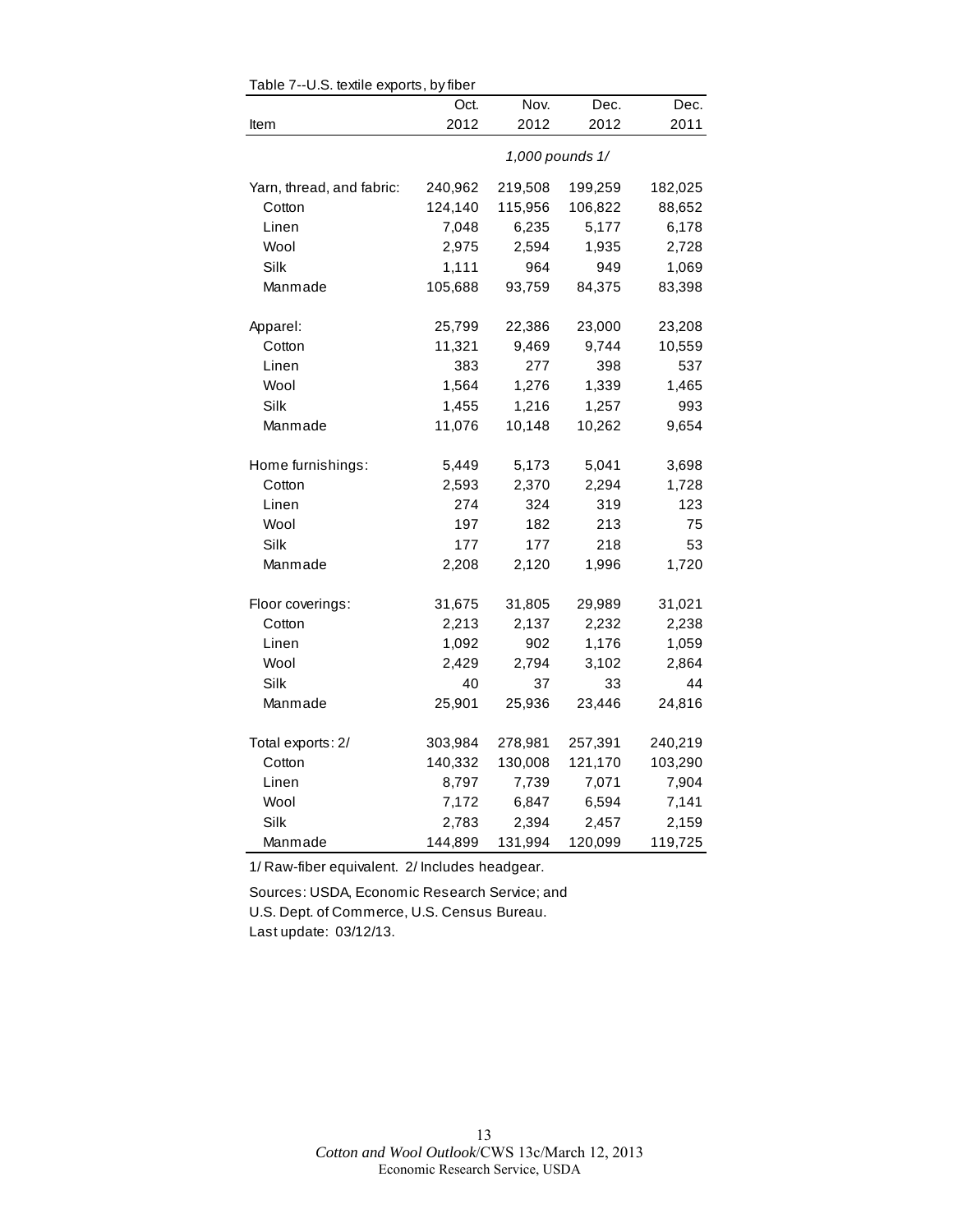| Oct.<br>Nov.<br>Dec.<br>Dec.<br>2012<br>2012<br>2012<br>Region/country<br>2011<br>1,000 pounds 1/<br>North America<br>150,234<br>121,203<br>136,515<br>128,561<br>Canada<br>3,190<br>2,792<br>2,607<br>3,010<br>997<br>871<br>Costa Rica<br>961<br>885<br>6,130<br>6,268<br>5,925<br>4,833<br>Dominican Republic<br>El Salvador<br>19,875<br>16,690<br>20,595<br>18,936<br>9,110<br>7,031<br>6,976<br>6,409<br>Guatemala<br>Haiti<br>13,998<br>13,425<br>12,417<br>9,094<br>28,880<br>31,609<br>26,376<br>Honduras<br>29,223<br>48,699<br>45,379<br>39,853<br>Mexico<br>33,682<br>19,353<br>13,760<br>11,805<br>Nicaragua<br>14,835<br>South America<br>4,670<br>4,187<br>3,507<br>3,804<br>Brazil<br>102<br>158<br>121<br>239<br>Colombia<br>1,871<br>1,682<br>1,480<br>985<br>Peru<br>2,645<br>2,140<br>2,211<br>2,298<br>16,493<br>15,676<br>9,544<br>Europe<br>9,550<br>918<br>1,063<br>790<br>804<br>Germany<br>1,742<br>1,346<br>1,628<br>1,720<br>Italy<br>1,004<br>1,086<br>940<br>Portugal<br>2,236<br>10,266<br>7,565<br>3,805<br>3,574<br>Turkey<br>416,212<br>560,436<br>509,298<br>457,745<br>Asia<br>1,357<br>1,336<br>982<br><b>Bahrain</b><br>986<br>39,244<br>43,006<br>35,130<br>30,453<br>Bangladesh<br>Cambodia<br>24,959<br>18,332<br>16,769<br>15,516<br>China<br>261,331<br>213,481<br>207,309<br>189,308<br>796<br>802<br>928<br>790<br>Hong Kong<br>India<br>57,443<br>62,757<br>49,763<br>44,272<br>Indonesia<br>30,763<br>27,703<br>26,866<br>22,591<br>553<br>860<br>815<br>915<br>Israel<br>994<br>1,044<br>1,009<br>1,117<br>Japan<br>Jordan<br>4,652<br>4,200<br>3,469<br>3,478<br>Malaysia<br>3,105<br>3,396<br>2,613<br>2,420<br>Pakistan<br>58,613<br>69,178<br>46,315<br>49,443<br>Philippines<br>5,290<br>3,654<br>4,451<br>3,965<br>South Korea<br>5,827<br>5,419<br>4,989<br>5,749<br>Sri Lanka<br>6,844<br>7,234<br>6,376<br>4,626<br>1,995<br>2,643<br>2,423<br>Taiwan<br>2,633<br>Thailand<br>6,867<br>5,249<br>7,075<br>5,409<br>Vietnam<br>49,106<br>37,990<br>38,583<br>31,197<br>Oceania<br>12<br>41<br>29<br>55<br>Africa<br>15,738<br>15,203<br>13,079<br>13,947<br>8,502<br>7,780<br>7,986<br>7,643<br>Egypt<br>Kenya<br>2,552<br>1,944<br>1,703<br>1,431<br>Lesotho<br>2,221<br>3,793<br>1,881<br>3,082<br>Mauritius<br>1,102<br>751<br>456<br>488 |          | Table 8--U.S. cotton textile imports, by origin |         |         |         |  |  |  |
|-----------------------------------------------------------------------------------------------------------------------------------------------------------------------------------------------------------------------------------------------------------------------------------------------------------------------------------------------------------------------------------------------------------------------------------------------------------------------------------------------------------------------------------------------------------------------------------------------------------------------------------------------------------------------------------------------------------------------------------------------------------------------------------------------------------------------------------------------------------------------------------------------------------------------------------------------------------------------------------------------------------------------------------------------------------------------------------------------------------------------------------------------------------------------------------------------------------------------------------------------------------------------------------------------------------------------------------------------------------------------------------------------------------------------------------------------------------------------------------------------------------------------------------------------------------------------------------------------------------------------------------------------------------------------------------------------------------------------------------------------------------------------------------------------------------------------------------------------------------------------------------------------------------------------------------------------------------------------------------------------------------------------------------------------------------------------------------------------------------------------------------------------------------------------------------------------------------------------------------------------------------------------------------------------------|----------|-------------------------------------------------|---------|---------|---------|--|--|--|
|                                                                                                                                                                                                                                                                                                                                                                                                                                                                                                                                                                                                                                                                                                                                                                                                                                                                                                                                                                                                                                                                                                                                                                                                                                                                                                                                                                                                                                                                                                                                                                                                                                                                                                                                                                                                                                                                                                                                                                                                                                                                                                                                                                                                                                                                                                     |          |                                                 |         |         |         |  |  |  |
|                                                                                                                                                                                                                                                                                                                                                                                                                                                                                                                                                                                                                                                                                                                                                                                                                                                                                                                                                                                                                                                                                                                                                                                                                                                                                                                                                                                                                                                                                                                                                                                                                                                                                                                                                                                                                                                                                                                                                                                                                                                                                                                                                                                                                                                                                                     |          |                                                 |         |         |         |  |  |  |
|                                                                                                                                                                                                                                                                                                                                                                                                                                                                                                                                                                                                                                                                                                                                                                                                                                                                                                                                                                                                                                                                                                                                                                                                                                                                                                                                                                                                                                                                                                                                                                                                                                                                                                                                                                                                                                                                                                                                                                                                                                                                                                                                                                                                                                                                                                     |          |                                                 |         |         |         |  |  |  |
|                                                                                                                                                                                                                                                                                                                                                                                                                                                                                                                                                                                                                                                                                                                                                                                                                                                                                                                                                                                                                                                                                                                                                                                                                                                                                                                                                                                                                                                                                                                                                                                                                                                                                                                                                                                                                                                                                                                                                                                                                                                                                                                                                                                                                                                                                                     |          |                                                 |         |         |         |  |  |  |
|                                                                                                                                                                                                                                                                                                                                                                                                                                                                                                                                                                                                                                                                                                                                                                                                                                                                                                                                                                                                                                                                                                                                                                                                                                                                                                                                                                                                                                                                                                                                                                                                                                                                                                                                                                                                                                                                                                                                                                                                                                                                                                                                                                                                                                                                                                     |          |                                                 |         |         |         |  |  |  |
|                                                                                                                                                                                                                                                                                                                                                                                                                                                                                                                                                                                                                                                                                                                                                                                                                                                                                                                                                                                                                                                                                                                                                                                                                                                                                                                                                                                                                                                                                                                                                                                                                                                                                                                                                                                                                                                                                                                                                                                                                                                                                                                                                                                                                                                                                                     |          |                                                 |         |         |         |  |  |  |
|                                                                                                                                                                                                                                                                                                                                                                                                                                                                                                                                                                                                                                                                                                                                                                                                                                                                                                                                                                                                                                                                                                                                                                                                                                                                                                                                                                                                                                                                                                                                                                                                                                                                                                                                                                                                                                                                                                                                                                                                                                                                                                                                                                                                                                                                                                     |          |                                                 |         |         |         |  |  |  |
|                                                                                                                                                                                                                                                                                                                                                                                                                                                                                                                                                                                                                                                                                                                                                                                                                                                                                                                                                                                                                                                                                                                                                                                                                                                                                                                                                                                                                                                                                                                                                                                                                                                                                                                                                                                                                                                                                                                                                                                                                                                                                                                                                                                                                                                                                                     |          |                                                 |         |         |         |  |  |  |
|                                                                                                                                                                                                                                                                                                                                                                                                                                                                                                                                                                                                                                                                                                                                                                                                                                                                                                                                                                                                                                                                                                                                                                                                                                                                                                                                                                                                                                                                                                                                                                                                                                                                                                                                                                                                                                                                                                                                                                                                                                                                                                                                                                                                                                                                                                     |          |                                                 |         |         |         |  |  |  |
|                                                                                                                                                                                                                                                                                                                                                                                                                                                                                                                                                                                                                                                                                                                                                                                                                                                                                                                                                                                                                                                                                                                                                                                                                                                                                                                                                                                                                                                                                                                                                                                                                                                                                                                                                                                                                                                                                                                                                                                                                                                                                                                                                                                                                                                                                                     |          |                                                 |         |         |         |  |  |  |
|                                                                                                                                                                                                                                                                                                                                                                                                                                                                                                                                                                                                                                                                                                                                                                                                                                                                                                                                                                                                                                                                                                                                                                                                                                                                                                                                                                                                                                                                                                                                                                                                                                                                                                                                                                                                                                                                                                                                                                                                                                                                                                                                                                                                                                                                                                     |          |                                                 |         |         |         |  |  |  |
|                                                                                                                                                                                                                                                                                                                                                                                                                                                                                                                                                                                                                                                                                                                                                                                                                                                                                                                                                                                                                                                                                                                                                                                                                                                                                                                                                                                                                                                                                                                                                                                                                                                                                                                                                                                                                                                                                                                                                                                                                                                                                                                                                                                                                                                                                                     |          |                                                 |         |         |         |  |  |  |
|                                                                                                                                                                                                                                                                                                                                                                                                                                                                                                                                                                                                                                                                                                                                                                                                                                                                                                                                                                                                                                                                                                                                                                                                                                                                                                                                                                                                                                                                                                                                                                                                                                                                                                                                                                                                                                                                                                                                                                                                                                                                                                                                                                                                                                                                                                     |          |                                                 |         |         |         |  |  |  |
|                                                                                                                                                                                                                                                                                                                                                                                                                                                                                                                                                                                                                                                                                                                                                                                                                                                                                                                                                                                                                                                                                                                                                                                                                                                                                                                                                                                                                                                                                                                                                                                                                                                                                                                                                                                                                                                                                                                                                                                                                                                                                                                                                                                                                                                                                                     |          |                                                 |         |         |         |  |  |  |
|                                                                                                                                                                                                                                                                                                                                                                                                                                                                                                                                                                                                                                                                                                                                                                                                                                                                                                                                                                                                                                                                                                                                                                                                                                                                                                                                                                                                                                                                                                                                                                                                                                                                                                                                                                                                                                                                                                                                                                                                                                                                                                                                                                                                                                                                                                     |          |                                                 |         |         |         |  |  |  |
|                                                                                                                                                                                                                                                                                                                                                                                                                                                                                                                                                                                                                                                                                                                                                                                                                                                                                                                                                                                                                                                                                                                                                                                                                                                                                                                                                                                                                                                                                                                                                                                                                                                                                                                                                                                                                                                                                                                                                                                                                                                                                                                                                                                                                                                                                                     |          |                                                 |         |         |         |  |  |  |
|                                                                                                                                                                                                                                                                                                                                                                                                                                                                                                                                                                                                                                                                                                                                                                                                                                                                                                                                                                                                                                                                                                                                                                                                                                                                                                                                                                                                                                                                                                                                                                                                                                                                                                                                                                                                                                                                                                                                                                                                                                                                                                                                                                                                                                                                                                     |          |                                                 |         |         |         |  |  |  |
|                                                                                                                                                                                                                                                                                                                                                                                                                                                                                                                                                                                                                                                                                                                                                                                                                                                                                                                                                                                                                                                                                                                                                                                                                                                                                                                                                                                                                                                                                                                                                                                                                                                                                                                                                                                                                                                                                                                                                                                                                                                                                                                                                                                                                                                                                                     |          |                                                 |         |         |         |  |  |  |
|                                                                                                                                                                                                                                                                                                                                                                                                                                                                                                                                                                                                                                                                                                                                                                                                                                                                                                                                                                                                                                                                                                                                                                                                                                                                                                                                                                                                                                                                                                                                                                                                                                                                                                                                                                                                                                                                                                                                                                                                                                                                                                                                                                                                                                                                                                     |          |                                                 |         |         |         |  |  |  |
|                                                                                                                                                                                                                                                                                                                                                                                                                                                                                                                                                                                                                                                                                                                                                                                                                                                                                                                                                                                                                                                                                                                                                                                                                                                                                                                                                                                                                                                                                                                                                                                                                                                                                                                                                                                                                                                                                                                                                                                                                                                                                                                                                                                                                                                                                                     |          |                                                 |         |         |         |  |  |  |
|                                                                                                                                                                                                                                                                                                                                                                                                                                                                                                                                                                                                                                                                                                                                                                                                                                                                                                                                                                                                                                                                                                                                                                                                                                                                                                                                                                                                                                                                                                                                                                                                                                                                                                                                                                                                                                                                                                                                                                                                                                                                                                                                                                                                                                                                                                     |          |                                                 |         |         |         |  |  |  |
|                                                                                                                                                                                                                                                                                                                                                                                                                                                                                                                                                                                                                                                                                                                                                                                                                                                                                                                                                                                                                                                                                                                                                                                                                                                                                                                                                                                                                                                                                                                                                                                                                                                                                                                                                                                                                                                                                                                                                                                                                                                                                                                                                                                                                                                                                                     |          |                                                 |         |         |         |  |  |  |
|                                                                                                                                                                                                                                                                                                                                                                                                                                                                                                                                                                                                                                                                                                                                                                                                                                                                                                                                                                                                                                                                                                                                                                                                                                                                                                                                                                                                                                                                                                                                                                                                                                                                                                                                                                                                                                                                                                                                                                                                                                                                                                                                                                                                                                                                                                     |          |                                                 |         |         |         |  |  |  |
|                                                                                                                                                                                                                                                                                                                                                                                                                                                                                                                                                                                                                                                                                                                                                                                                                                                                                                                                                                                                                                                                                                                                                                                                                                                                                                                                                                                                                                                                                                                                                                                                                                                                                                                                                                                                                                                                                                                                                                                                                                                                                                                                                                                                                                                                                                     |          |                                                 |         |         |         |  |  |  |
|                                                                                                                                                                                                                                                                                                                                                                                                                                                                                                                                                                                                                                                                                                                                                                                                                                                                                                                                                                                                                                                                                                                                                                                                                                                                                                                                                                                                                                                                                                                                                                                                                                                                                                                                                                                                                                                                                                                                                                                                                                                                                                                                                                                                                                                                                                     |          |                                                 |         |         |         |  |  |  |
|                                                                                                                                                                                                                                                                                                                                                                                                                                                                                                                                                                                                                                                                                                                                                                                                                                                                                                                                                                                                                                                                                                                                                                                                                                                                                                                                                                                                                                                                                                                                                                                                                                                                                                                                                                                                                                                                                                                                                                                                                                                                                                                                                                                                                                                                                                     |          |                                                 |         |         |         |  |  |  |
|                                                                                                                                                                                                                                                                                                                                                                                                                                                                                                                                                                                                                                                                                                                                                                                                                                                                                                                                                                                                                                                                                                                                                                                                                                                                                                                                                                                                                                                                                                                                                                                                                                                                                                                                                                                                                                                                                                                                                                                                                                                                                                                                                                                                                                                                                                     |          |                                                 |         |         |         |  |  |  |
|                                                                                                                                                                                                                                                                                                                                                                                                                                                                                                                                                                                                                                                                                                                                                                                                                                                                                                                                                                                                                                                                                                                                                                                                                                                                                                                                                                                                                                                                                                                                                                                                                                                                                                                                                                                                                                                                                                                                                                                                                                                                                                                                                                                                                                                                                                     |          |                                                 |         |         |         |  |  |  |
|                                                                                                                                                                                                                                                                                                                                                                                                                                                                                                                                                                                                                                                                                                                                                                                                                                                                                                                                                                                                                                                                                                                                                                                                                                                                                                                                                                                                                                                                                                                                                                                                                                                                                                                                                                                                                                                                                                                                                                                                                                                                                                                                                                                                                                                                                                     |          |                                                 |         |         |         |  |  |  |
|                                                                                                                                                                                                                                                                                                                                                                                                                                                                                                                                                                                                                                                                                                                                                                                                                                                                                                                                                                                                                                                                                                                                                                                                                                                                                                                                                                                                                                                                                                                                                                                                                                                                                                                                                                                                                                                                                                                                                                                                                                                                                                                                                                                                                                                                                                     |          |                                                 |         |         |         |  |  |  |
|                                                                                                                                                                                                                                                                                                                                                                                                                                                                                                                                                                                                                                                                                                                                                                                                                                                                                                                                                                                                                                                                                                                                                                                                                                                                                                                                                                                                                                                                                                                                                                                                                                                                                                                                                                                                                                                                                                                                                                                                                                                                                                                                                                                                                                                                                                     |          |                                                 |         |         |         |  |  |  |
|                                                                                                                                                                                                                                                                                                                                                                                                                                                                                                                                                                                                                                                                                                                                                                                                                                                                                                                                                                                                                                                                                                                                                                                                                                                                                                                                                                                                                                                                                                                                                                                                                                                                                                                                                                                                                                                                                                                                                                                                                                                                                                                                                                                                                                                                                                     |          |                                                 |         |         |         |  |  |  |
|                                                                                                                                                                                                                                                                                                                                                                                                                                                                                                                                                                                                                                                                                                                                                                                                                                                                                                                                                                                                                                                                                                                                                                                                                                                                                                                                                                                                                                                                                                                                                                                                                                                                                                                                                                                                                                                                                                                                                                                                                                                                                                                                                                                                                                                                                                     |          |                                                 |         |         |         |  |  |  |
|                                                                                                                                                                                                                                                                                                                                                                                                                                                                                                                                                                                                                                                                                                                                                                                                                                                                                                                                                                                                                                                                                                                                                                                                                                                                                                                                                                                                                                                                                                                                                                                                                                                                                                                                                                                                                                                                                                                                                                                                                                                                                                                                                                                                                                                                                                     |          |                                                 |         |         |         |  |  |  |
|                                                                                                                                                                                                                                                                                                                                                                                                                                                                                                                                                                                                                                                                                                                                                                                                                                                                                                                                                                                                                                                                                                                                                                                                                                                                                                                                                                                                                                                                                                                                                                                                                                                                                                                                                                                                                                                                                                                                                                                                                                                                                                                                                                                                                                                                                                     |          |                                                 |         |         |         |  |  |  |
|                                                                                                                                                                                                                                                                                                                                                                                                                                                                                                                                                                                                                                                                                                                                                                                                                                                                                                                                                                                                                                                                                                                                                                                                                                                                                                                                                                                                                                                                                                                                                                                                                                                                                                                                                                                                                                                                                                                                                                                                                                                                                                                                                                                                                                                                                                     |          |                                                 |         |         |         |  |  |  |
|                                                                                                                                                                                                                                                                                                                                                                                                                                                                                                                                                                                                                                                                                                                                                                                                                                                                                                                                                                                                                                                                                                                                                                                                                                                                                                                                                                                                                                                                                                                                                                                                                                                                                                                                                                                                                                                                                                                                                                                                                                                                                                                                                                                                                                                                                                     |          |                                                 |         |         |         |  |  |  |
|                                                                                                                                                                                                                                                                                                                                                                                                                                                                                                                                                                                                                                                                                                                                                                                                                                                                                                                                                                                                                                                                                                                                                                                                                                                                                                                                                                                                                                                                                                                                                                                                                                                                                                                                                                                                                                                                                                                                                                                                                                                                                                                                                                                                                                                                                                     |          |                                                 |         |         |         |  |  |  |
|                                                                                                                                                                                                                                                                                                                                                                                                                                                                                                                                                                                                                                                                                                                                                                                                                                                                                                                                                                                                                                                                                                                                                                                                                                                                                                                                                                                                                                                                                                                                                                                                                                                                                                                                                                                                                                                                                                                                                                                                                                                                                                                                                                                                                                                                                                     |          |                                                 |         |         |         |  |  |  |
|                                                                                                                                                                                                                                                                                                                                                                                                                                                                                                                                                                                                                                                                                                                                                                                                                                                                                                                                                                                                                                                                                                                                                                                                                                                                                                                                                                                                                                                                                                                                                                                                                                                                                                                                                                                                                                                                                                                                                                                                                                                                                                                                                                                                                                                                                                     |          |                                                 |         |         |         |  |  |  |
|                                                                                                                                                                                                                                                                                                                                                                                                                                                                                                                                                                                                                                                                                                                                                                                                                                                                                                                                                                                                                                                                                                                                                                                                                                                                                                                                                                                                                                                                                                                                                                                                                                                                                                                                                                                                                                                                                                                                                                                                                                                                                                                                                                                                                                                                                                     |          |                                                 |         |         |         |  |  |  |
|                                                                                                                                                                                                                                                                                                                                                                                                                                                                                                                                                                                                                                                                                                                                                                                                                                                                                                                                                                                                                                                                                                                                                                                                                                                                                                                                                                                                                                                                                                                                                                                                                                                                                                                                                                                                                                                                                                                                                                                                                                                                                                                                                                                                                                                                                                     |          |                                                 |         |         |         |  |  |  |
|                                                                                                                                                                                                                                                                                                                                                                                                                                                                                                                                                                                                                                                                                                                                                                                                                                                                                                                                                                                                                                                                                                                                                                                                                                                                                                                                                                                                                                                                                                                                                                                                                                                                                                                                                                                                                                                                                                                                                                                                                                                                                                                                                                                                                                                                                                     |          |                                                 |         |         |         |  |  |  |
|                                                                                                                                                                                                                                                                                                                                                                                                                                                                                                                                                                                                                                                                                                                                                                                                                                                                                                                                                                                                                                                                                                                                                                                                                                                                                                                                                                                                                                                                                                                                                                                                                                                                                                                                                                                                                                                                                                                                                                                                                                                                                                                                                                                                                                                                                                     |          |                                                 |         |         |         |  |  |  |
|                                                                                                                                                                                                                                                                                                                                                                                                                                                                                                                                                                                                                                                                                                                                                                                                                                                                                                                                                                                                                                                                                                                                                                                                                                                                                                                                                                                                                                                                                                                                                                                                                                                                                                                                                                                                                                                                                                                                                                                                                                                                                                                                                                                                                                                                                                     |          |                                                 |         |         |         |  |  |  |
|                                                                                                                                                                                                                                                                                                                                                                                                                                                                                                                                                                                                                                                                                                                                                                                                                                                                                                                                                                                                                                                                                                                                                                                                                                                                                                                                                                                                                                                                                                                                                                                                                                                                                                                                                                                                                                                                                                                                                                                                                                                                                                                                                                                                                                                                                                     |          |                                                 |         |         |         |  |  |  |
|                                                                                                                                                                                                                                                                                                                                                                                                                                                                                                                                                                                                                                                                                                                                                                                                                                                                                                                                                                                                                                                                                                                                                                                                                                                                                                                                                                                                                                                                                                                                                                                                                                                                                                                                                                                                                                                                                                                                                                                                                                                                                                                                                                                                                                                                                                     |          |                                                 |         |         |         |  |  |  |
|                                                                                                                                                                                                                                                                                                                                                                                                                                                                                                                                                                                                                                                                                                                                                                                                                                                                                                                                                                                                                                                                                                                                                                                                                                                                                                                                                                                                                                                                                                                                                                                                                                                                                                                                                                                                                                                                                                                                                                                                                                                                                                                                                                                                                                                                                                     | World 2/ | 747,583                                         | 680,920 | 612,768 | 564,469 |  |  |  |

1/ Raw-fiber equivalent. 2/ Totals may not add due to rounding.

Sources: USDA, Economic Research Service; and

U.S. Dept. of Commerce, U.S. Census Bureau.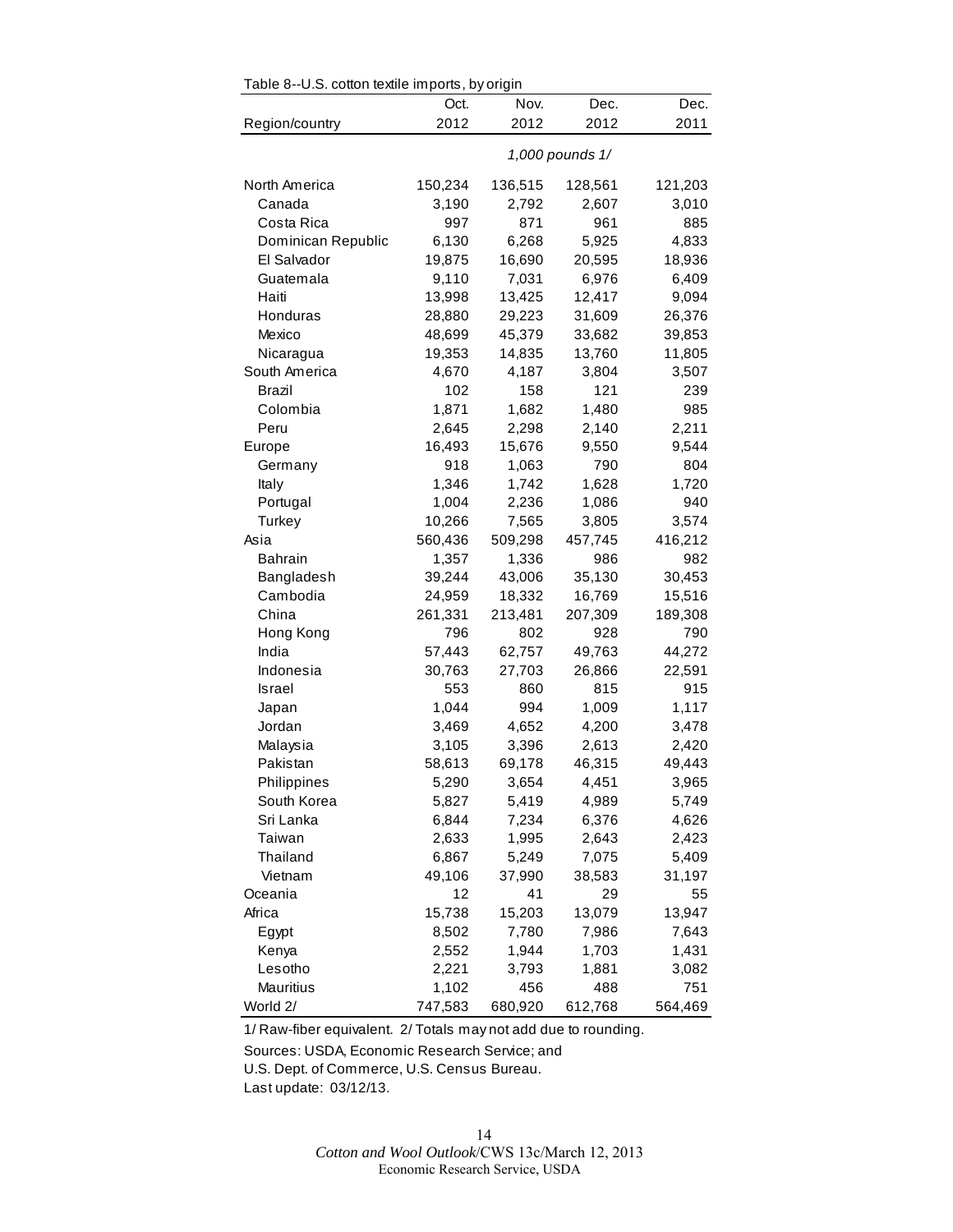| Table 9--U.S. cotton textile exports, by destination |         |         |                 |         |
|------------------------------------------------------|---------|---------|-----------------|---------|
|                                                      | Oct.    | Nov.    | Dec.            | Dec.    |
| Region/country                                       | 2012    | 2012    | 2012            | 2011    |
|                                                      |         |         | 1,000 pounds 1/ |         |
| North America                                        | 120,071 | 112,835 | 103,380         | 87,951  |
| <b>Bahamas</b>                                       | 98      | 161     | 58              | 99      |
| Canada                                               | 9,679   | 9,367   | 8,358           | 9,692   |
| Costa Rica                                           | 342     | 367     | 286             | 262     |
| Dominican Republic                                   | 20,585  | 17,777  | 18,562          | 11,010  |
| El Salvador                                          | 10,279  | 10,480  | 10,688          | 9,407   |
| Guatemala                                            | 2,553   | 2,136   | 2,848           | 2,089   |
| Haiti                                                | 761     | 613     | 799             | 375     |
| Honduras                                             | 46,161  | 44,932  | 37,883          | 31,956  |
| Jamaica                                              | 80      | 128     | 101             | 91      |
| Mexico                                               | 26,663  | 24,195  | 22,000          | 21,180  |
| Nicaragua                                            | 1,931   | 2,096   | 1,463           | 1,269   |
| Panama                                               | 346     | 153     | 138             | 263     |
| South America                                        | 3,656   | 3,207   | 2,512           | 3,225   |
| Brazil                                               | 463     | 426     | 361             | 716     |
| Chile                                                | 440     | 211     | 223             | 219     |
| Colombia                                             | 1,457   | 1,235   | 1,128           | 1,678   |
| Peru                                                 | 384     | 499     | 222             | 178     |
| Venezuela                                            | 541     | 545     | 278             | 192     |
| Europe                                               | 2,855   | 2,883   | 3,418           | 3,262   |
| Belgium                                              | 209     | 354     | 335             | 470     |
| France                                               | 107     | 96      | 130             | 117     |
| Germany                                              | 475     | 286     | 473             | 601     |
| Italy                                                | 168     | 179     | 130             | 250     |
| Netherlands                                          | 394     | 355     | 534             | 311     |
| Russia                                               | 51      | 53      | 74              | 97      |
| Turkey                                               | 79      | 84      | 120             | 75      |
| United Kingdom                                       | 989     | 1,030   | 1,121           | 836     |
| Asia                                                 | 12,591  | 10,110  | 10,792          | 7,658   |
| Bangladesh                                           | 7       | 31      | 21              | 0       |
| China                                                | 8,898   | 7,442   | 6,931           | 3,624   |
| Hong Kong                                            | 344     | 439     | 520             | 661     |
| India                                                | 162     | 130     | 136             | 162     |
| <b>Israel</b>                                        | 143     | 79      | 176             | 168     |
| Japan                                                | 844     | 718     | 1,041           | 911     |
| Pakistan                                             | 61      | 5       | 36              | 47      |
| Saudi Arabia                                         | 141     | 97      | 101             | 145     |
| Singapore                                            | 283     | 158     | 184             | 151     |
| South Korea                                          | 427     | 306     | 489             | 673     |
| Taiwan                                               | 139     | 86      | 77              | 153     |
| <b>United Arab Emirates</b>                          | 329     | 282     | 419             | 349     |
| Oceania                                              | 783     | 729     | 733             | 888     |
| Australia                                            | 632     | 585     | 533             | 772     |
| Africa                                               | 376     | 243     | 335             | 259     |
| South Africa                                         | 59      | 77      | 56              | 78      |
| World 2/                                             | 140,332 | 130,008 | 121,170         | 103,290 |

Table 9--U.S. cotton textile exports, by destination

1/ Raw-fiber equivalent. 2/ Totals may not add due to rounding.

Sources: USDA, Economic Research Service; and

U.S. Dept. of Commerce, U.S. Census Bureau.

Last update: 03/12/13.

15 *Cotton and Wool Outlook*/CWS 13c/March 12, 2013 Economic Research Service, USDA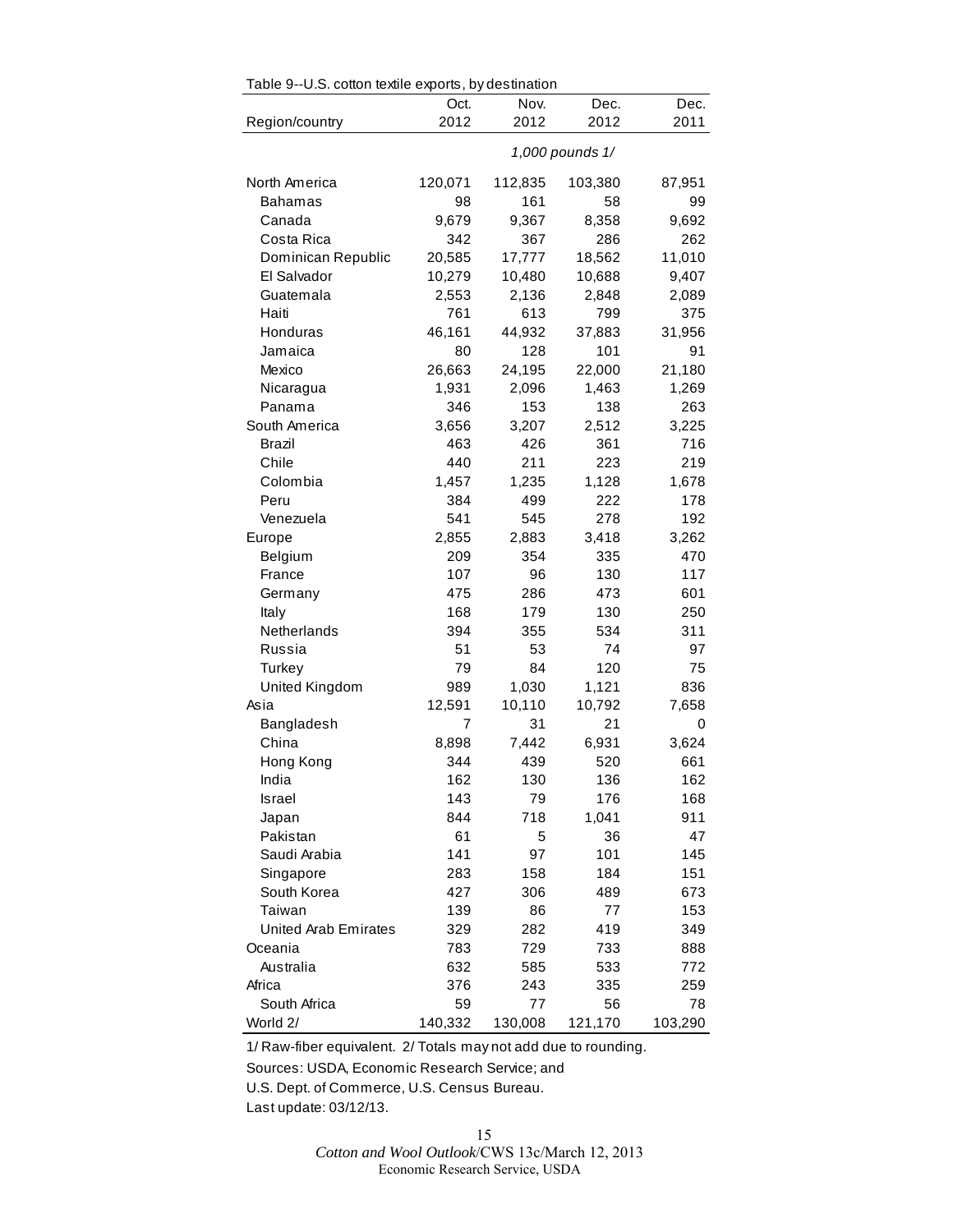| Table To-Acreage, yield, and production estimates, 2012<br>State/region | Planted | Harvested         | Yield          | Production  |
|-------------------------------------------------------------------------|---------|-------------------|----------------|-------------|
|                                                                         |         |                   | Pounds/        |             |
|                                                                         |         | -- 1,000 acres -- | harvested acre | 1,000 bales |
| Upland:                                                                 |         |                   |                |             |
| Alabama                                                                 | 380     | 378               | 952            | 750         |
| Florida                                                                 | 108     | 107               | 897            | 200         |
| Georgia                                                                 | 1,290   | 1,285             | 1,027          | 2,750       |
| North Carolina                                                          | 585     | 580               | 993            | 1,200       |
| South Carolina                                                          | 299     | 298               | 918            | 570         |
| Virginia                                                                | 86      | 85                | 1,129          | 200         |
| Southeast                                                               | 2,748   | 2,733             | 996            | 5,670       |
| Arkansas                                                                | 595     | 585               | 1,083          | 1,320       |
| Louisiana                                                               | 230     | 225               | 1,003          | 470         |
| Mississippi                                                             | 475     | 470               | 970            | 950         |
| Missouri                                                                | 350     | 330               | 1,033          | 710         |
| Tennessee                                                               | 380     | 375               | 934            | 730         |
| Delta                                                                   | 2,030   | 1,985             | 1,011          | 4,180       |
| Kansas                                                                  | 56      | 54                | 578            | 65          |
| Oklahoma                                                                | 305     | 140               | 480            | 140         |
| Texas                                                                   | 6,550   | 3,900             | 615            | 5,000       |
| Southwest                                                               | 6,911   | 4,094             | 610            | 5,205       |
| Arizona                                                                 | 200     | 197               | 1,511          | 620         |
| California                                                              | 142     | 141               | 1,651          | 485         |
| New Mexico                                                              | 46      | 40                | 1,080          | 90          |
| West                                                                    | 388     | 378               | 1,517          | 1,195       |
| <b>Total Upland</b>                                                     | 12,077  | 9,190             | 849            | 16,250      |
| Pima:                                                                   |         |                   |                |             |
| Arizona                                                                 | 3       | 3                 | 1,152          | 7           |
| California                                                              | 225     | 224               | 1,575          | 735         |
| New Mexico                                                              | 2       | 2                 | 981            | 5           |
| Texas                                                                   | 8       | 8                 | 832            | 13          |
| Total Pima                                                              | 238     | 237               | 1,540          | 760         |
| Total all                                                               | 12,315  | 9,427             | 866            | 17,010      |

|  | Table 10--Acreage, yield, and production estimates, 2012 |  |  |  |  |
|--|----------------------------------------------------------|--|--|--|--|
|--|----------------------------------------------------------|--|--|--|--|

Source: USDA, January 2013 *Crop Production* report.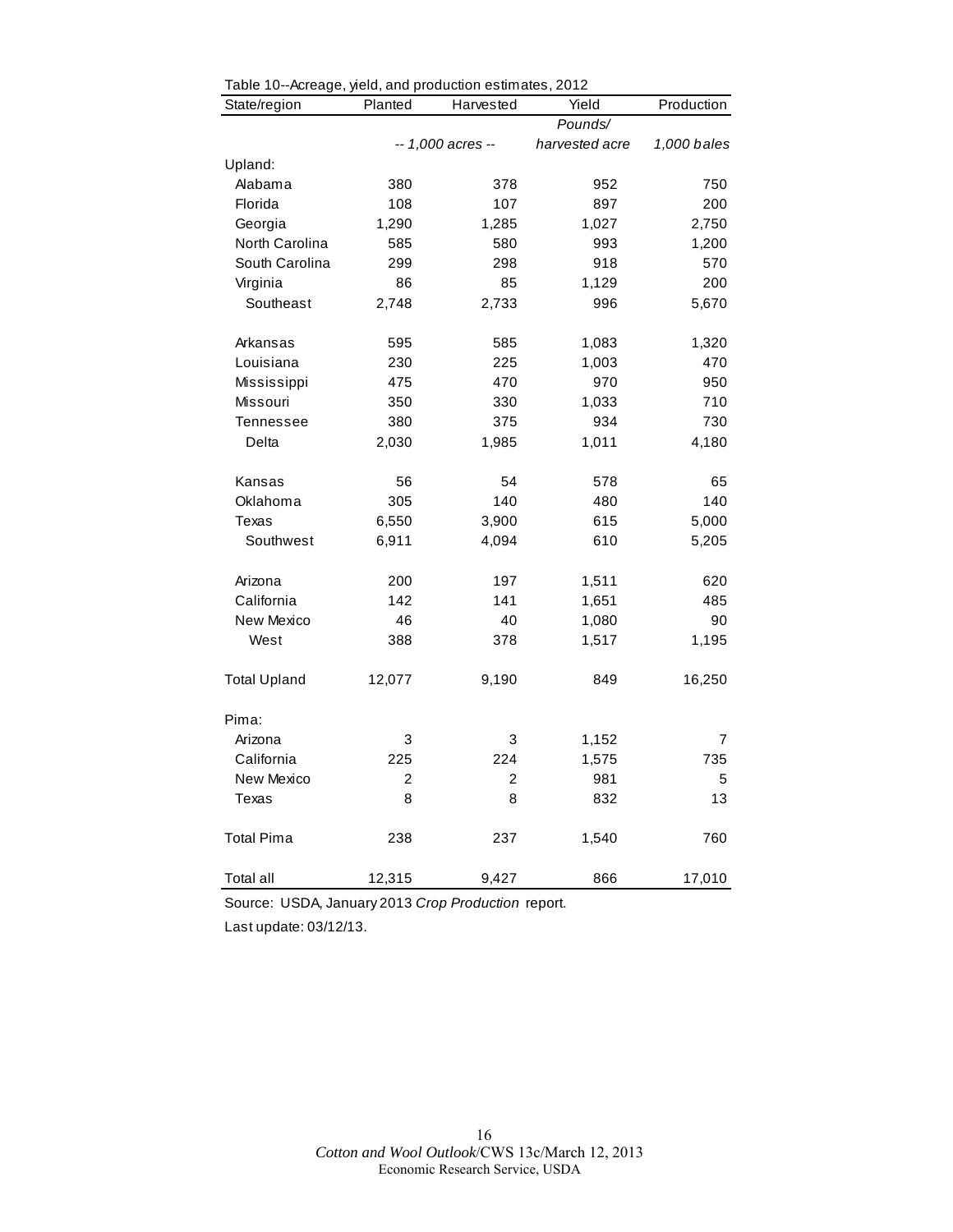| Table 11--Annual U.S. cotton textile imports, by origin |                 |           |           |           |           |  |  |
|---------------------------------------------------------|-----------------|-----------|-----------|-----------|-----------|--|--|
| Region/Country                                          | 2008            | 2009      | 2010      | 2011      | 2012      |  |  |
|                                                         | 1,000 pounds 1/ |           |           |           |           |  |  |
|                                                         |                 |           |           |           |           |  |  |
| North America                                           | 2,169,532       | 1,752,269 | 1,897,981 | 1,839,260 | 1,663,709 |  |  |
| Canada                                                  | 48,649          | 38,383    | 40,103    | 39,566    | 35,142    |  |  |
| Dominican Republic                                      | 89,928          | 58,254    | 70,737    | 70,750    | 68,687    |  |  |
| El Salvador                                             | 279,668         | 214,040   | 284,028   | 258,273   | 245,880   |  |  |
| Guatemala                                               | 155,535         | 120,312   | 117,612   | 106,356   | 97,775    |  |  |
| Haiti                                                   | 149,594         | 152,777   | 134,560   | 153,955   | 145,491   |  |  |
| Honduras                                                | 518,808         | 379,460   | 429,476   | 412,001   | 349,589   |  |  |
| Mexico                                                  | 702,449         | 606,025   | 628,594   | 581,538   | 525,362   |  |  |
| Nicaragua                                               | 179,718         | 162,116   | 178,477   | 206,973   | 185,672   |  |  |
| South America                                           | 141,807         | 101,403   | 101,271   | 59,298    | 51,679    |  |  |
| Peru                                                    | 46,434          | 35,096    | 38,298    | 33,976    | 29,568    |  |  |
| Europe                                                  | 202,577         | 141,718   | 162,047   | 138,988   | 147,866   |  |  |
| Turkey                                                  | 86,905          | 61,122    | 69,723    | 55,340    | 67,294    |  |  |
| Asia                                                    | 7,015,493       | 6,575,825 | 7,461,471 | 6,322,653 | 6,142,919 |  |  |
| Bangladesh                                              | 560,124         | 560,584   | 628,251   | 537,172   | 535,183   |  |  |
| Cambodia                                                | 296,774         | 235,474   | 272,888   | 251,639   | 237,724   |  |  |
| China                                                   | 2,578,544       | 2,765,618 | 3,310,555 | 2,748,175 | 2,660,785 |  |  |
| Hong Kong                                               | 140,913         | 22,510    | 16,631    | 12,512    | 9,420     |  |  |
| India                                                   | 744,688         | 701,018   | 788,224   | 687,902   | 709,190   |  |  |
| Indonesia                                               | 342,070         | 329,743   | 380,900   | 352,379   | 336,227   |  |  |
| Jordan                                                  | 89,297          | 67,083    | 60,885    | 47,888    | 50,876    |  |  |
| Malaysia                                                | 62,539          | 37,919    | 36,600    | 33,248    | 32,413    |  |  |
| Pakistan                                                | 931,327         | 861,343   | 926,191   | 766,688   | 720,502   |  |  |
| Philippines                                             | 109,217         | 75,548    | 71,524    | 66,283    | 58,070    |  |  |
| South Korea                                             | 103,624         | 84,262    | 85,824    | 68,854    | 68,583    |  |  |
| Sri Lanka                                               | 123,203         | 95,187    | 89,766    | 79,228    | 77,051    |  |  |
| Taiwan                                                  | 69,292          | 42,468    | 40,850    | 33,183    | 31,839    |  |  |
| Thailand                                                | 181,184         | 129,150   | 133,696   | 97,247    | 75,997    |  |  |
| Vietnam                                                 | 476,835         | 475,608   | 537,729   | 474,708   | 483,033   |  |  |
| Africa                                                  | 297,828         | 248,588   | 237,930   | 203,404   | 184,169   |  |  |
| Egypt                                                   | 133,824         | 121,209   | 130,666   | 108,009   | 99,751    |  |  |
| Lesotho                                                 | 58,093          | 44,978    | 44,154    | 39,588    | 33,523    |  |  |
| World 2/                                                | 9,829,113       | 8,820,812 | 9,861,621 | 8,564,312 | 8,190,888 |  |  |

1/ Raw-fiber equivalent. 2/ Totals may not add due to rounding.

Sources: USDA, Economic Research Service; and U.S. Dept. of Commerce, U.S. Census Bureau Last update: 03/12/13.